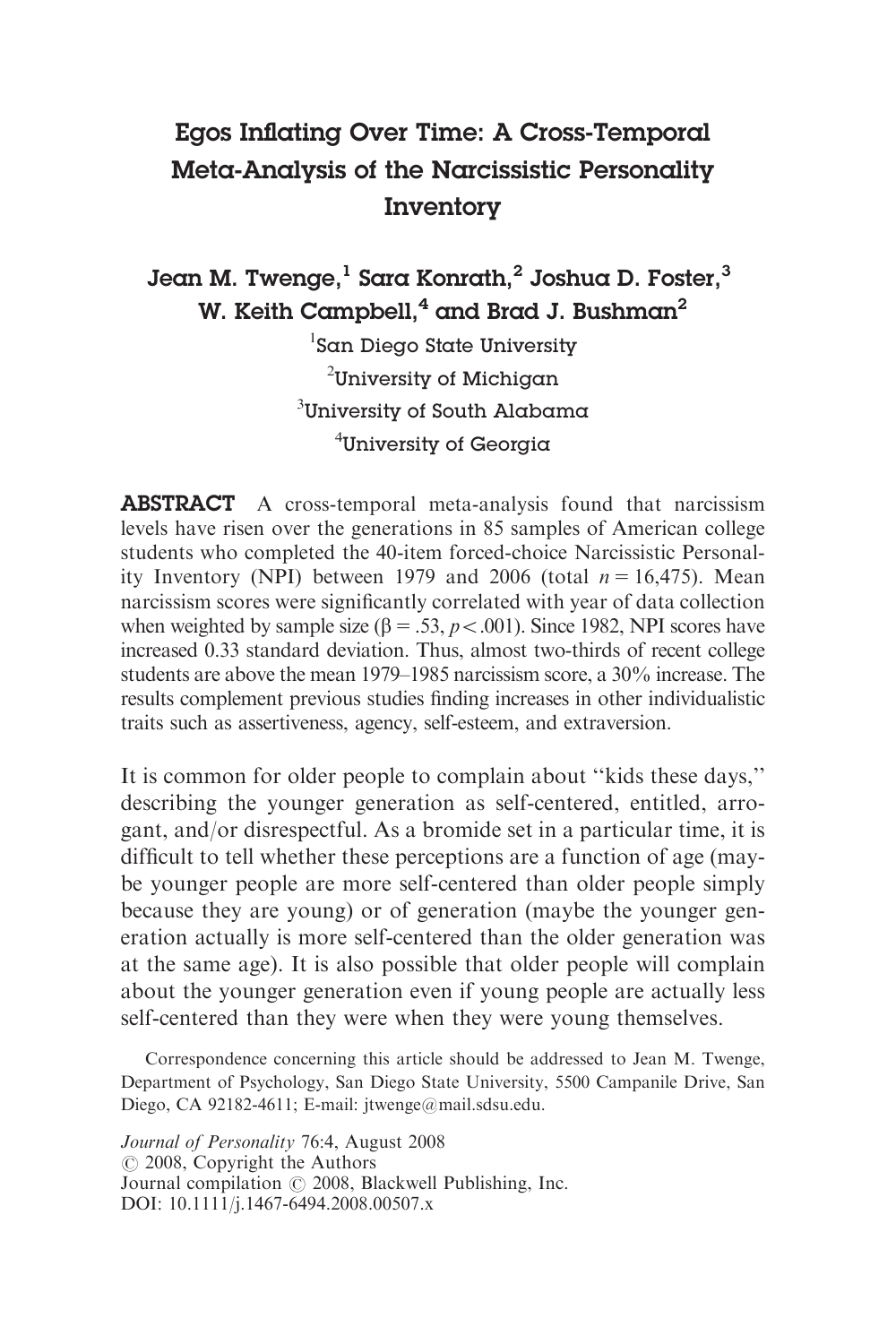To study generational change scientifically, it is necessary to separate the effects of generation from age and to measure traits using psychometrically sound questionnaires. This is best accomplished through the time-lag method, which analyzes samples of people of the same age at different points in time. For example, college students from the 1980s can be compared with college students from the 1990s and 2000s. All samples are of the same age, but are from different generations (otherwise known as *birth cohorts*). Birth cohort is a useful proxy for the sociocultural environment of different time periods (Stewart & Healy, 1989; Twenge, 2000). For example, children growing up in the 1970s were exposed to a fundamentally different culture than children growing up in the 1990s. The logic underlying this approach is similar to that used to assess the selfconceptions and personality traits of individuals across different world regions (e.g., Choi, Nisbett, & Norenzayan, 1999; Heine & Lehman, 1997; Markus & Kitayama, 1991), except that individual differences between birth cohorts (instead of cultural groups) are assessed. In support of this idea, several previous studies have found strong birth cohort differences in characteristics such as anxiety, selfesteem, locus of control, and sexual behavior (Twenge, 2000; Twenge & Campbell, 2001; Twenge, Zhang, & Im, 2004; Wells & Twenge, 2005, respectively). These studies used meta-analysis to locate samples of college students and children who completed the same psychological questionnaires at different points in historical time. The correlation between mean scores and the year the data were collected were then analyzed, using a method known as cross-temporal metaanalysis (e.g., Twenge, 2000).

The present study uses cross-temporal meta-analysis to examine changes in scores on the Narcissistic Personality Inventory, or NPI (Raskin & Hall, 1979, 1981; Raskin & Terry, 1988). The NPI is the most widely used measure of narcissistic personality in the general population. The NPI is not designed as a clinical instrument for measuring narcissistic personality disorder (NPD), and there is no cut-off score for clinically high narcissism (Foster & Campbell, 2007). Narcissism is characterized first and foremost by a positive and inflated view of the self, especially on agentic traits (e.g., power, importance, physical attractiveness: e.g., Campbell, Rudich, & Sedikides, 2002; John & Robins, 1994). Second, narcissism is associated with social extraversion, although people high in narcissism have relatively little interest in forming warm, emotionally intimate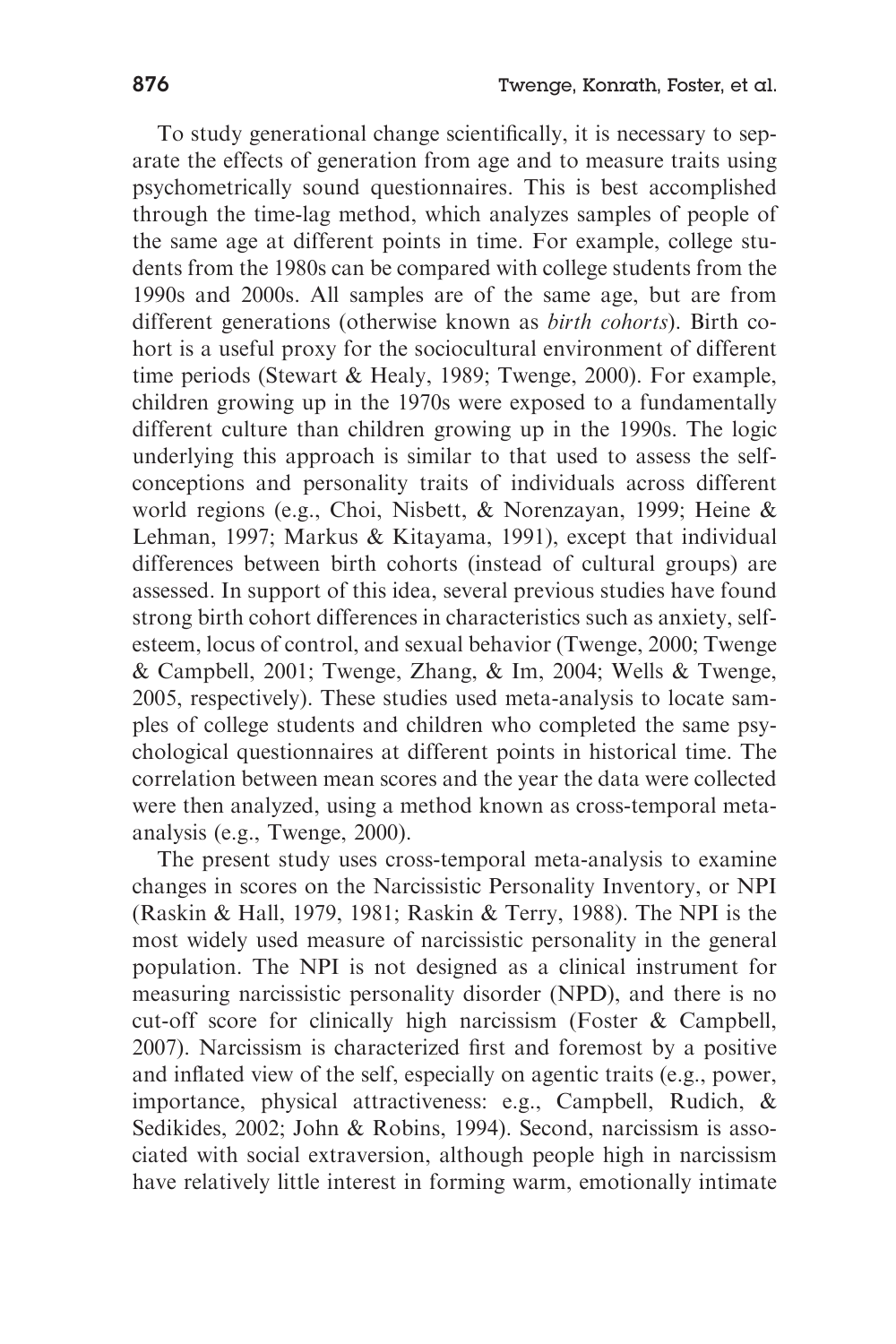bonds with others (e.g., Campbell, 1999; Carroll, 1987). Third, narcissism involves a wide range of self-regulation efforts aimed at enhancing the self. These efforts can range from attention seeking (Buss & Chiodo, 1991) and taking credit from others (e.g., Campbell, Reeder, Sedikides, & Elliot, 2000; Farwell & Wohlwend-Lloyd, 1998; Rhodewalt & Morf, 1995) to seeking high-status romantic partners (Campbell, 1999) and opportunities to achieve public glory (Wallace & Baumeister, 2002). Those high in narcissism also lash out with aggression when they are rejected or insulted (Bushman & Baumeister, 1998; Twenge & Campbell, 2003). Many of these behaviors can potentially be explained by the link between narcissism and impulsivity (Vazire & Funder, 2006). In a sense, narcissism can be conceptualized as a self-regulating system, where self-esteem and enhancement are sought through a variety of social means but with little regard for the consequences borne by others (for reviews, see Campbell, Brunell, & Finkel, 2006; Morf & Rhodewalt, 2001).

The NPI is ideal for a cross-temporal meta-analysis assessing changes in narcissism. First, it is reliable, well validated, and widely used. Second, the NPI is somewhat protected from social desirability influences through its use of forced-choice dyads, and, perhaps as a result, is not correlated with measures of social desirability (Watson, Grisham, Trotter, & Biderman, 1984). For each of the 40 forcedchoice dyads on the NPI, participants choose either the narcissistic response (e.g., ''I can live my life anyway I want to'') or the nonnarcissistic response (e.g., ''People can't always live their lives in terms of what they want''). The 40 items are summed together. Higher scores indicate higher levels of narcissism.

## Previous Literature

Most previous studies suggest that narcissistic traits should increase with the generations. Several authors have argued that American culture has increasingly emphasized individualism (e.g., Fukuyama, 1999; Seligman, 1990; Twenge, 2006). Perhaps as a result, previous cross-temporal meta-analyses demonstrate a clear rise in individualistic traits. Between the 1970s and the 1990s, both college men and women scored higher on the agentic traits measured by the Bem Sex Role Inventory M scale, such as "independent," "individualistic, particular to me,'' and ''leadership ability'' (Twenge, 1997). College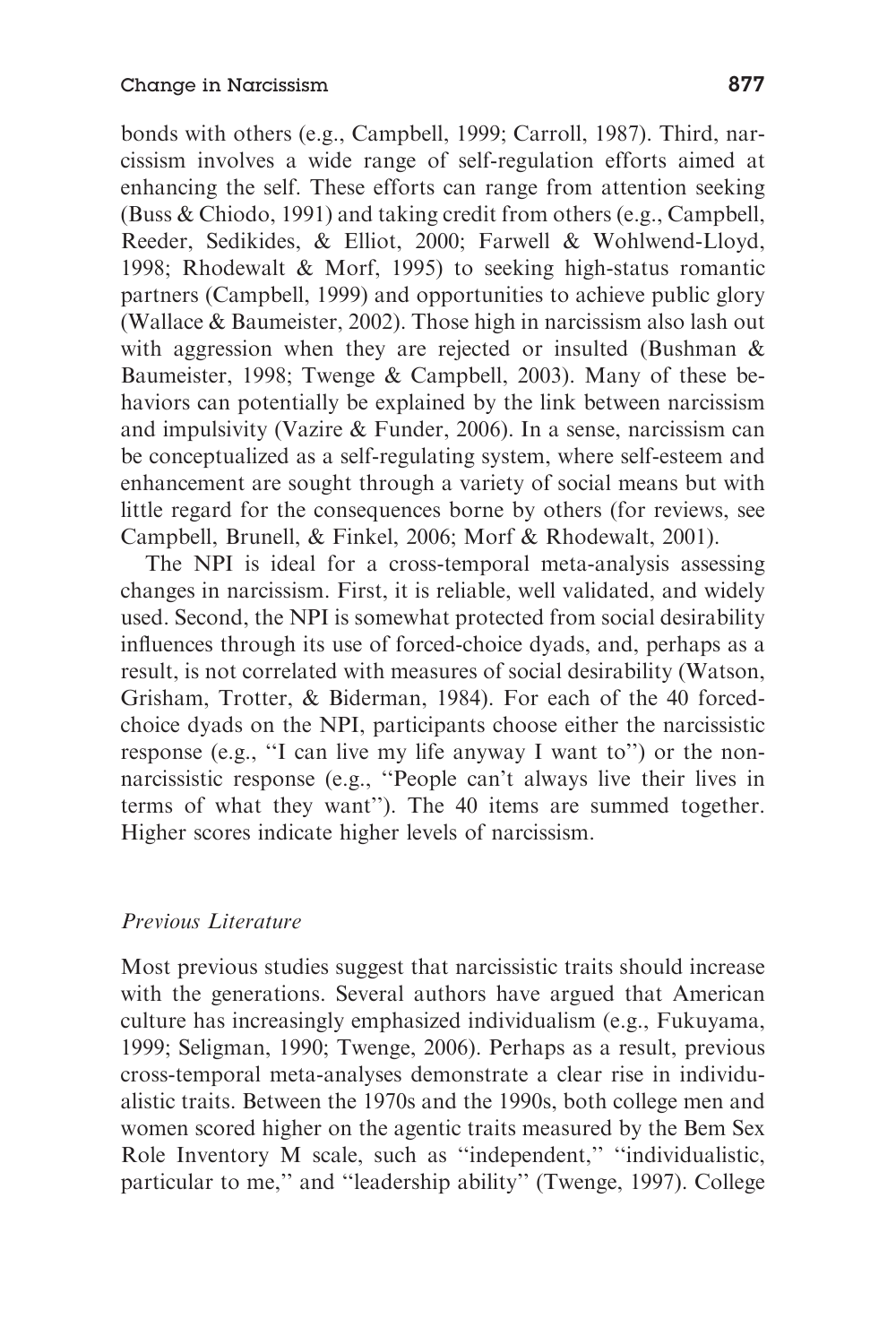women and—on some scales—college men scored higher on assertiveness measures between the 1970s and the 1990s (Twenge, 2001b), and both sexes increased in extraversion (Twenge, 2001a). College students scored higher on the Rosenberg Self-Esteem Scale between the 1960s and the 1990s, and children scored higher on the Coopersmith Self-Esteem Inventory between the 1980s and the 1990s (Twenge & Campbell, 2001). Agentic traits, assertiveness, extraversion, and self-esteem are all positively correlated with narcissism (e.g., Campbell et al., 2002). A study of changes in personality with age development shows that younger cohorts increase with age more than older cohorts in social dominance but also in agreeableness and conscientiousness over the young adulthood years between 18 and 40 (Roberts, Walton, & Viechtbauer, 2006). However, this metaanalysis examined personality changes with age instead of mean levels by cohort, so it is not clear how the generations differed in mean levels of these traits.

Even more directly related to narcissism, an analysis of teenagers' MMPI responses showed that in the 1950s, only 12% agreed with the statement ''I am an important person.'' By the late 1980s, 80% agreed (Newsom, Archer, Trumbetta, & Gottesman, 2003). From the 1960s to the 1990s, agreement with California Psychological Inventory items such as ''I have often met people who were supposed to be experts who were no better than I''; ''I would be willing to describe myself as a pretty 'strong' personality''; and ''I have a natural talent for influencing people'' (also an NPI item) increased (Gough, 1991; cited in Roberts & Helson, 1997).

In addition, a large ( $n = 3,445$ ) cross-sectional study of NPI responses found that younger people were more narcissistic than older people, with a significant negative correlation between NPI scores and age (Foster, Campbell, & Twenge, 2003). This difference could reflect developmental changes in narcissism with age, generational shifts in narcissism, or both. A time-lag study like the one we undertake here is necessary to determine if NPI scores have increased (or decreased) over the generations.

Although most evidence points to increases in narcissism over the generations, an alternative model suggests a decrease in narcissism. Generational theorists Howe and Strauss (1993, 2000; Strauss & Howe, 1991) describe Baby Boomers (in college early 1960s to early 1980s) as inner fixated and self-absorbed; they specifically use the word ''narcissistic'' in their description (Strauss & Howe, 1991, pp.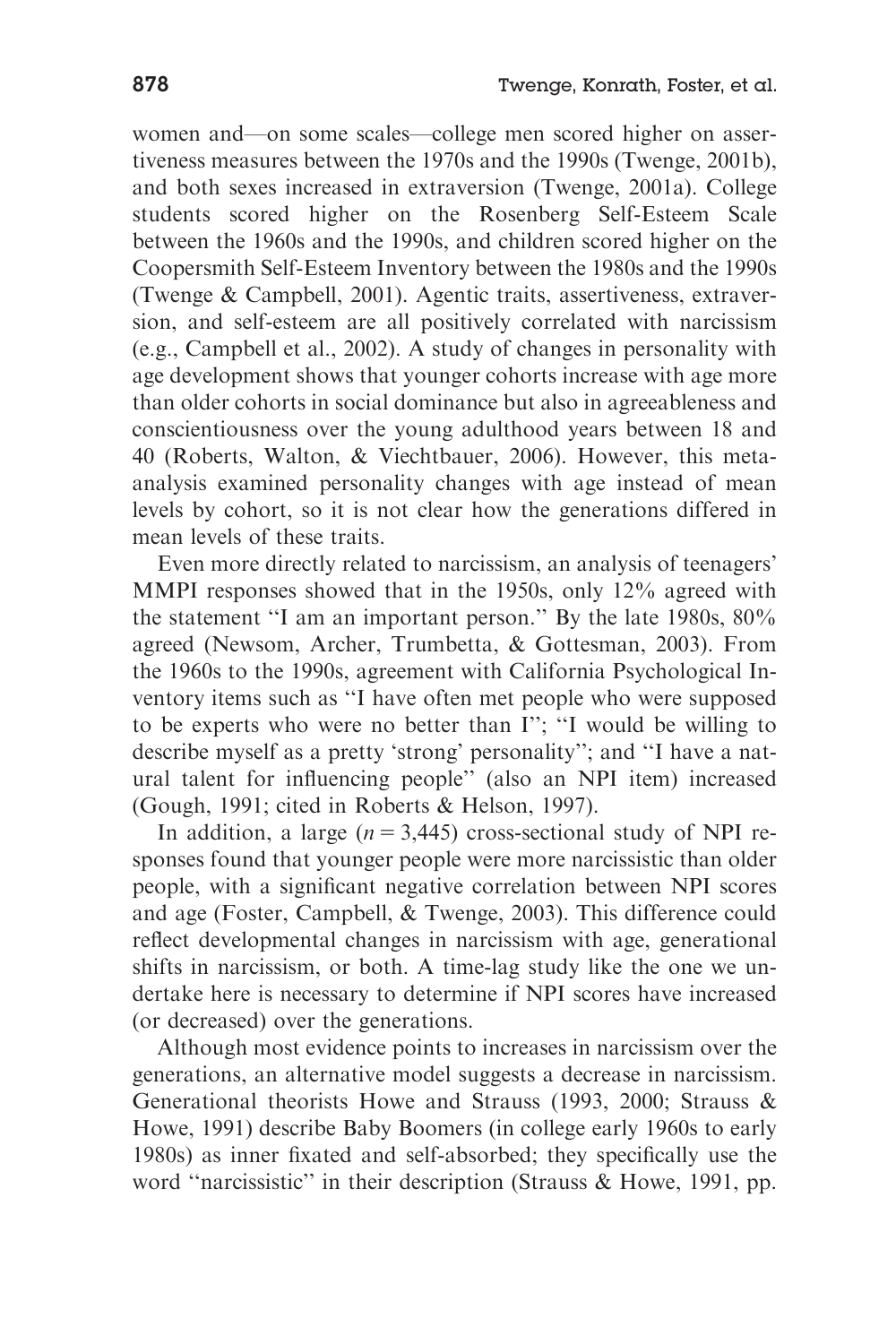56–57, 79, 302). In contrast, they portray Generation X (in college mid-1980s to late-1990s), as ''lacking ego strength'' and having ''low self-esteem'' (Howe & Strauss, 1993; Strauss & Howe, 1991, p. 323). Finally, they describe the ''Millennials'' (in college early 2000s to late 2010s, sometimes called ''GenY'') as outer-fixated, group-oriented, and civically responsible. ''Are they self-absorbed? No. They're cooperative team players,'' say Howe and Strauss (2000, p. 8). They continue, ''Individualism and the search for inner fulfillment are all the rage for many Boomer adults, but less so for their kids, [who are] not as eager to grow up putting self ahead of community the way their parents did'' (p. 237). However, these descriptions are not based on empirical data collection. Although Strauss and Howe's portrayal of generations includes many traits that are not related to narcissism, the descriptions above suggest that Baby Boomers should be the highest in narcissism, GenXers the lowest, and ''Millennials'' either just as low or even lower (as Strauss and Howe specifically say that they are not self-absorbed). Thus, their characterization of generations suggests that narcissism decreased among college students between the 1980s and the 2000s, or, at the very least, stayed steady after the Baby Boomers left college in the mid-1980s.

## Overview

This article presents a cross-temporal meta-analysis of American college students' responses to the 40-item, forced-choice version of the NPI. This analysis will examine the correlation between NPI mean scores and the year the data were collected, showing how narcissism levels have changed over the generations.

The issue of changing college populations is an important concern for studies that examine college student samples across time. However, college populations have not changed as much as one might think. Socioeconomic status has not changed: The median income of college students' parents, when adjusted for inflation, did not vary by more than \$3,000 between 1985 and 2004 (U.S. Bureau of the Census, 2006). The racial composition of college student samples has differed only slightly over this time period. Black students earned 6% of bachelor's degrees in 1985 and now earn about 9%; Asians increased from 3% to 7%; and Hispanics increased from 3% to 7%. Although these represent significant improvements for these specific racial groups, these shifts do not dramatically change the racial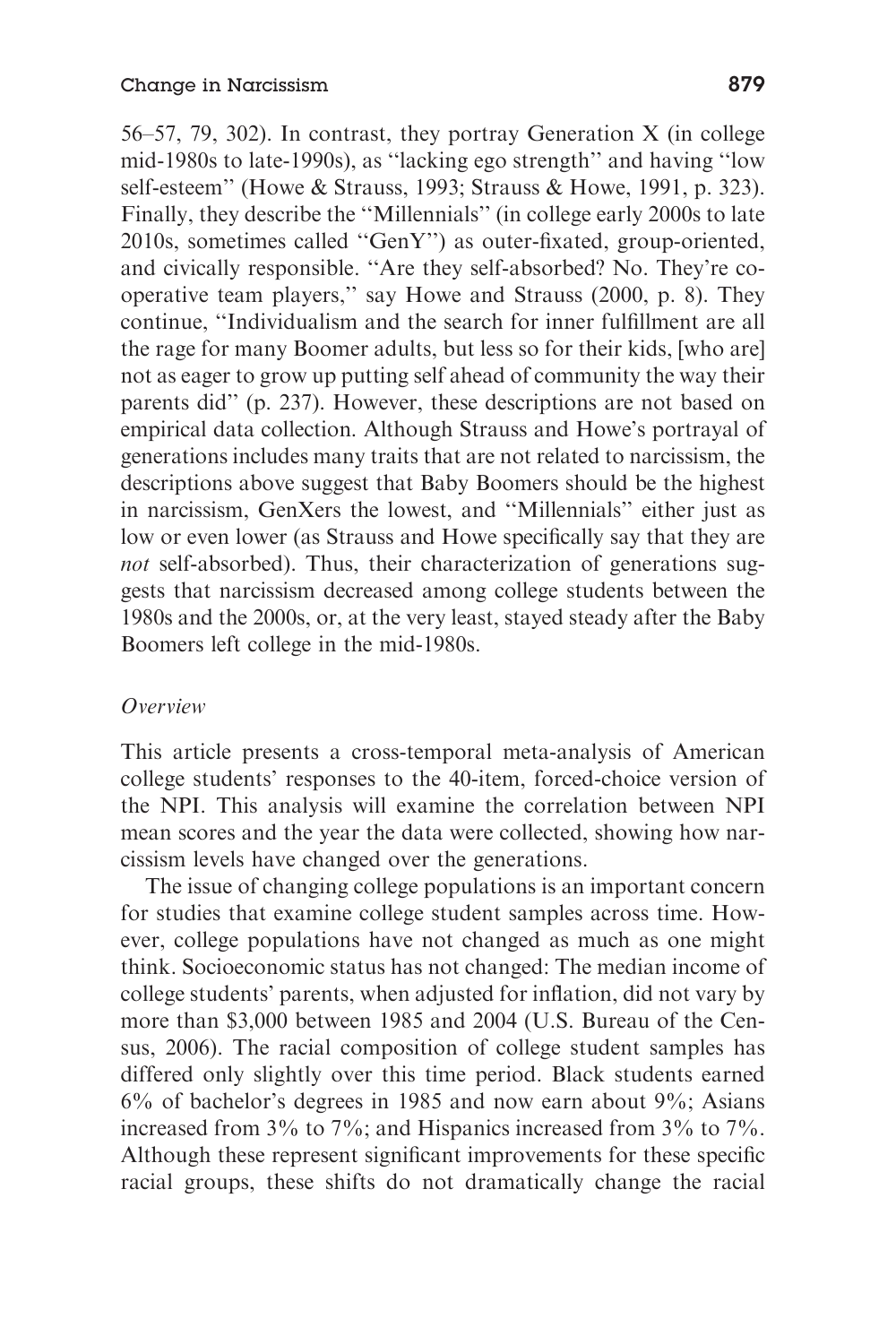makeup of college samples, which are still overwhelmingly White. In addition, the college enrollment of high school graduates changed only a few percentage points over this time, with 58% enrolling in college in 1985 and 64% in 2003 (U.S. Bureau of the Census, 2006). An increasing number of women entered college, though the change was slight during this time period: 53% of college students were female in 1985 compared to 57% in 2003. In short, demographic changes in college student samples have been minimal during the time period covered by this study. In addition, four previous metaanalyses found very similar patterns of birth cohort changes in college student and child samples (Twenge, 2000, 2001b; Twenge & Im, 2007; Twenge et al., 2004). Because child samples are not as selective as college samples and do not experience enrollment shifts with time, the similar results suggest that the small changes in the composition of college populations are not significant confounds in birth cohort analyses.

## **METHOD**

#### Literature Search

Studies were primarily located using the Web of Knowledge citation index. The Web of Knowledge is an extensive database, including virtually all journals in the social sciences, biological and physical sciences, and medicine. We searched the citation index for articles that cited one of the original sources of the NPI (Raskin & Hall, 1979, 1981; Raskin & Terry, 1988). We also gathered unpublished means by posting a message to the Society for Personality and Social Psychology Listserv (spsp-discuss @stolaf.edu) asking for NPI means that fit the criteria outlined below, and we included unpublished means from our labs.

#### Inclusion Rules

Possible data points for the analysis were included or excluded on the basis of specific inclusion rules. To be included in the analysis, a study had to meet the following criteria: (a) participants were undergraduates at conventional 4-year institutions (e.g., not 2-year colleges, not military academies); (b) participants were attending college in the United States; (c) means were reported for unselected groups of students, not those chosen for scoring high or low on the NPI or another measure or singled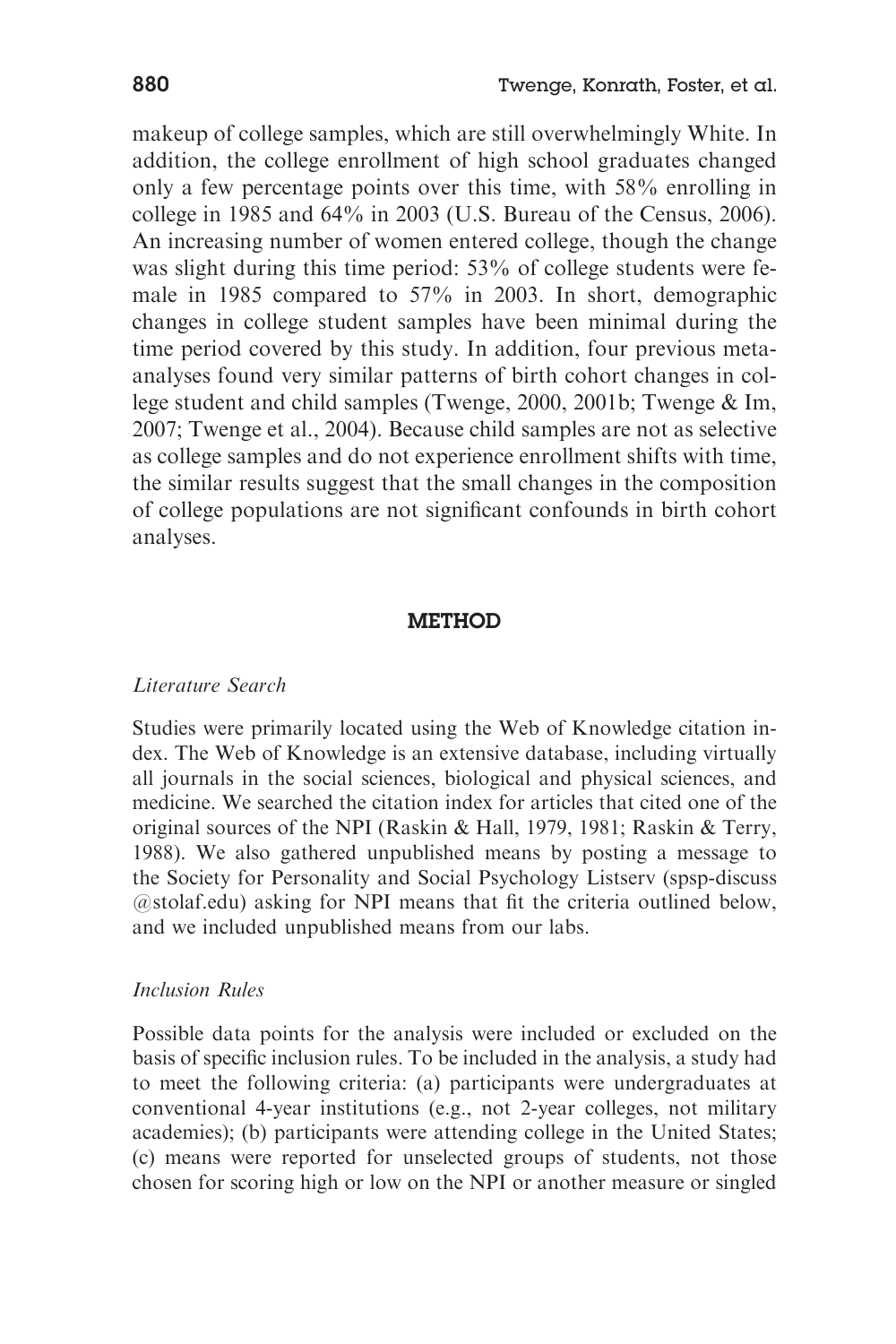out for being maladjusted, clients at a counseling center, and so on; (d) samples were not more than 79% female or 79% male;<sup>1</sup> and (e) the study used the 40-item forced-choice version of the NPI. The 40-item forcedchoice version is by far the most common version of the NPI used by researchers, so it yielded the most data. Other versions of the NPI include different items and produce different means; one of the requirements of cross-temporal meta-analysis is that the means are from the same measure so they can be directly compared across time. In addition, the 40-item NPI is more internally reliable than other versions; when Raskin and Terry (1988) created the 40-item scale, they eliminated the 14 items from the original 54-item scale that did not correlate with the scale's primary factors.

When e-mail addresses could be located, we e-mailed the authors of published articles who provided means on the NPI but did not identify the year of data collection or provide single-sex means and asked for that information. When the exact year was not available, year of data collection was coded as 2 years prior to publication, as in previous meta-analyses (e.g., Oliver & Hyde, 1993). In one case (Raskin & Terry, 1988), we averaged the year from the range of years given for data collection (1979 to 1985, which averaged to 1982). The final sample consisted of 85 independent samples including 16,475 college students (6,616 men and 9,859 women).

#### Data Analytic Strategy

We analyzed how NPI scores have changed over time, primarily by examining correlations between mean scores and year of data collection. As in previous cross-temporal meta-analyses, means were weighted by the sample size of each study to provide better estimates of the population mean. We performed our analyses using SPSS, and the  $\beta s$  reported are standardized to allow for easier interpretation.

To calculate the magnitude of change in NPI scores, we used the regression equations and the averaged standard deviation (SD) of the individual samples. To compute the mean scores for specific years (e.g.,

1. This excluded six samples that would have otherwise been included, all of which were between 80% and 90% female. Because our analysis focuses on bothsex samples, these nearly all-female samples did not seem comparable, and, due to the sex difference in NPI scores, were likely to increase error variance. These samples were also confounded with year, as all of them were collected after 2001. Nevertheless, we realize some readers may be curious how including these samples might have affected the results. Including these samples decreased the  $\beta$  only slightly:  $\beta = .48$ ,  $p < .001$ ,  $k = 91$  when weighted by sample size. This regression equation produced a total change of 0.31  $SDs$ . The  $\beta$  with these samples included increased slightly when controlled by the samples' percentage female  $(\beta$  for year = .51,  $p < .001$ ;  $\beta$  for percentage female = -.16,  $p = .09$ ).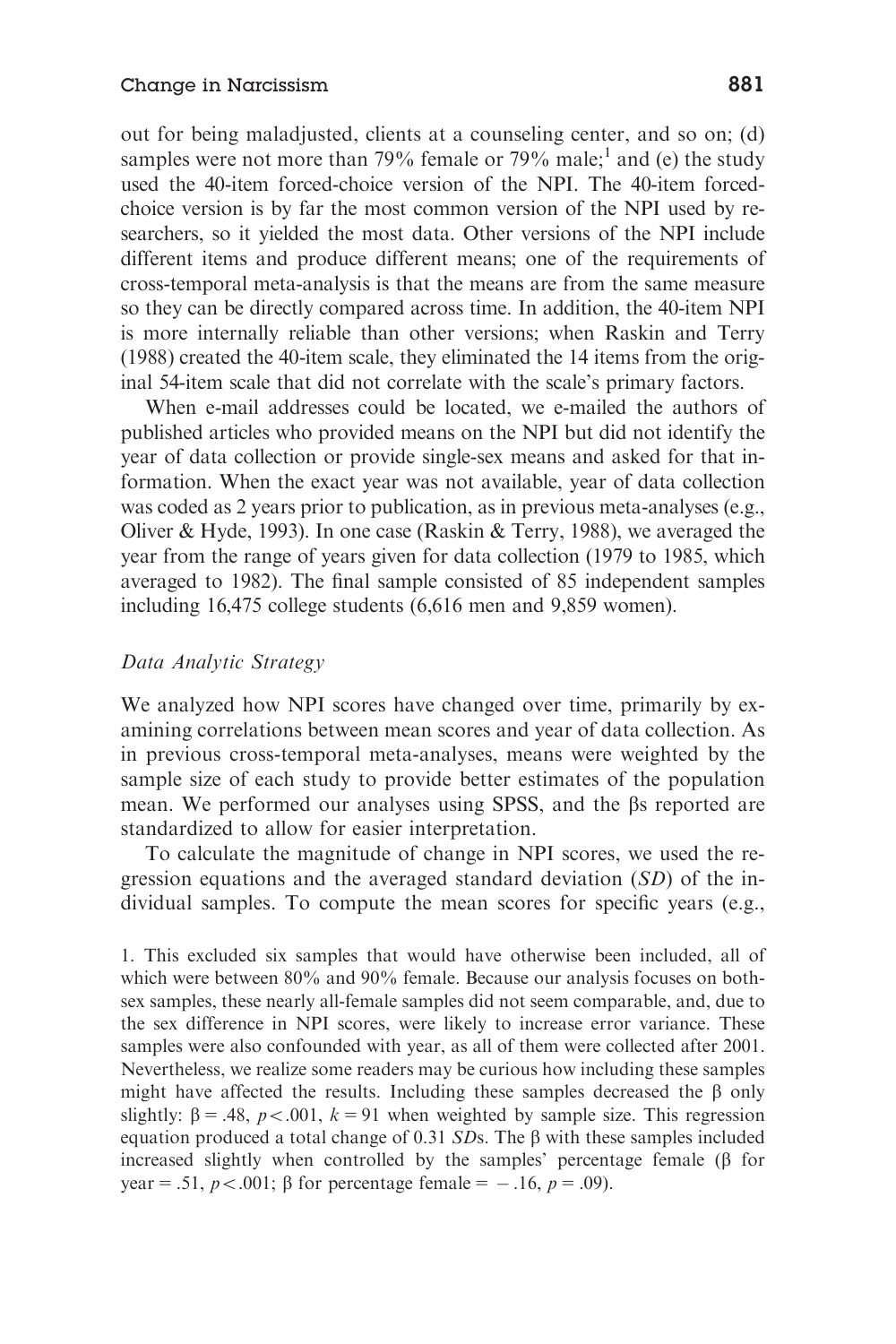1982 or 2006), we used the regression equation from the statistical output (used to draw the regression line). The regression equation follows the algebraic formula  $y = Bx+C$ , where  $B =$  the unstandardized regression coefficient,  $x =$  the year,  $C =$  the constant or intercept, and y = the predicted mean NPI score. This formula yielded the position of the regression line (the mean NPI score, on the Y axis) for particular years. We obtained the average standard deviation (SD) by averaging the withinsample SDs reported in the data sources; thus this reflects the average variance of the measure in a sample of individuals. It is important to note that this method avoids the ecological fallacy, also known as alerting correlations (Rosenthal, Rosnow, & Rubin, 2000). The ecological fallacy occurs when the magnitude of change is calculated using the variation in mean scores rather than the variation within a population of individuals. This exaggerates the magnitude of the effect, because mean scores do not differ as much as individual scores. The method used here, in contrast, uses the standard deviation of the individual studies to capture the variance of the scale among a population of individuals.

#### RESULTS

American college students score progressively higher on narcissism between the early 1980s and 2006 (see Figures 1 and 2). There is a significant and positive correlation between NPI scores and year of



Figure 1 College students' Narcissistic Personality Inventory scores, 1982–2006.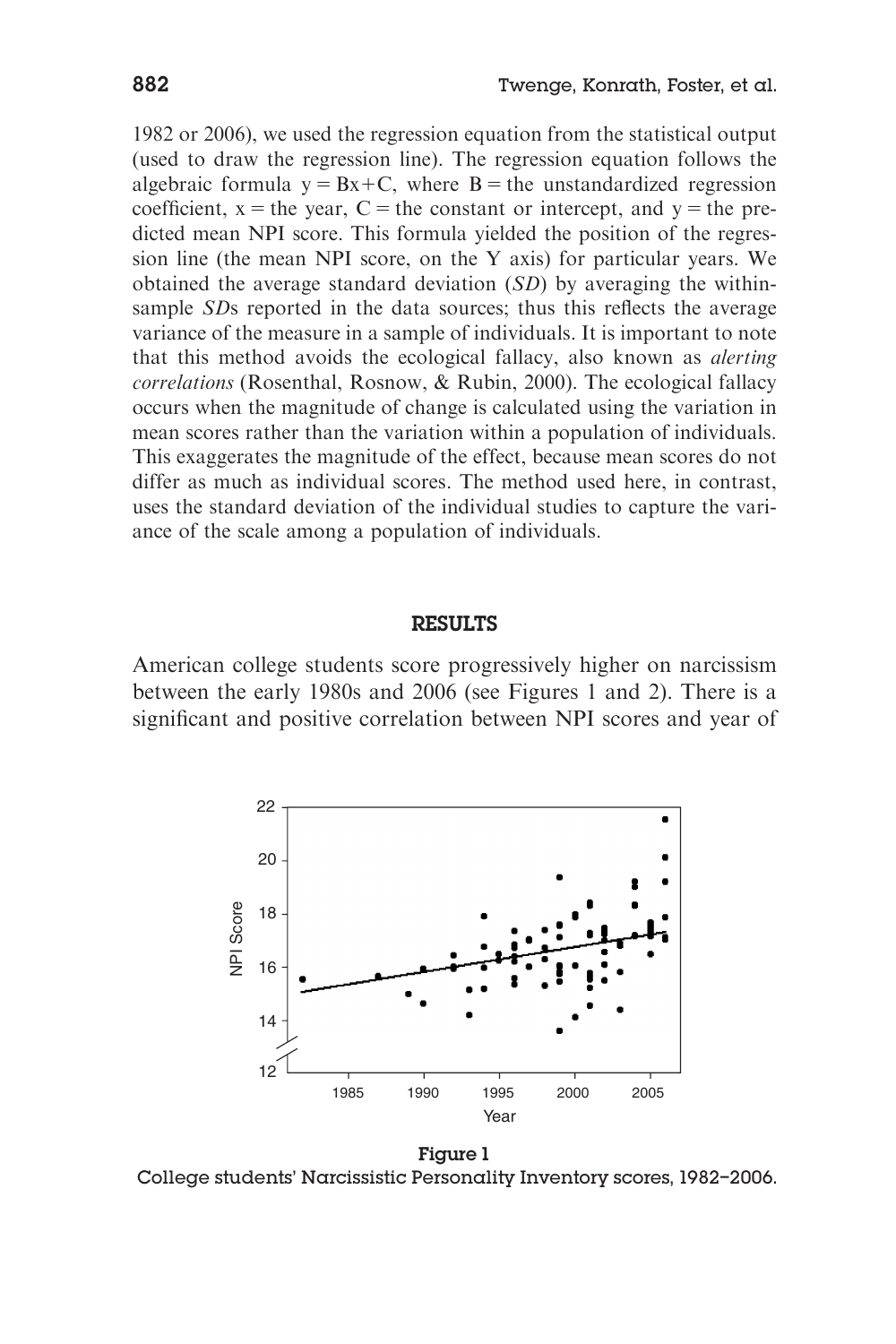

#### Figure 2

College students' Narcissistic Personality Inventory scores by time period. Capped vertical bars denote  $\pm 1$  SE.

data collection when weighted by sample size  $(\beta = .53, p < .001,$  $k = 85$ ).<sup>2,3,4</sup> Thus, more recent generations report more narcissistic traits. The regression equation (NPI mean =  $0.09293 \times$  year 169.128) yields a score of 15.06 for 1982 and 17.29 for 2006. The

2. After the completion of our primary analyses, the second author (under the direction of the fifth author) collected unpublished dissertations and master's theses that used the NPI as part of her PhD dissertation at the University of Michigan. Eight dissertations met the inclusion rules and reported means. The effect is similar with these additional data points added,  $\beta = .48$ ,  $p < .001$ ,  $k = 93$ ,  $d = 0.29$ , total  $n = 18.924$ .

3. We also analyzed the data after eliminating all samples from papers on which one or more of us was an author and unpublished data collected in one of our labs. The results for this subsample of the data were virtually identical to the main analysis,  $\beta = .52$ ,  $p < .001$ ,  $k = 47$ ,  $d = 0.29$ .

4. We also weighted by the inverse of the variance (called  $w$ ), a technique that includes the within-study standard deviation as well as sample size; w is the usual weight applied in meta-analyses. Shadish and Haddock (1994, pp. 272–273) provide weights for aggregated data, and we modified this technique for means to compute the variance: the within-study standard deviation squared, times  $1/n$  of the individual study. We then inverted the variance  $(1/v)$  to make the weighting variable (w) (see also Lipsey & Wilson, 2001). Thus, weighting by w takes the standard deviation of the individual studies into account as well as the sample size. The results were very similar to weighting by sample size  $\beta = .50$ ,  $p < .001$ ,  $k = 76$ ,  $d = 0.29$ . (This analysis includes fewer samples because not all sources reported sample standard deviations.)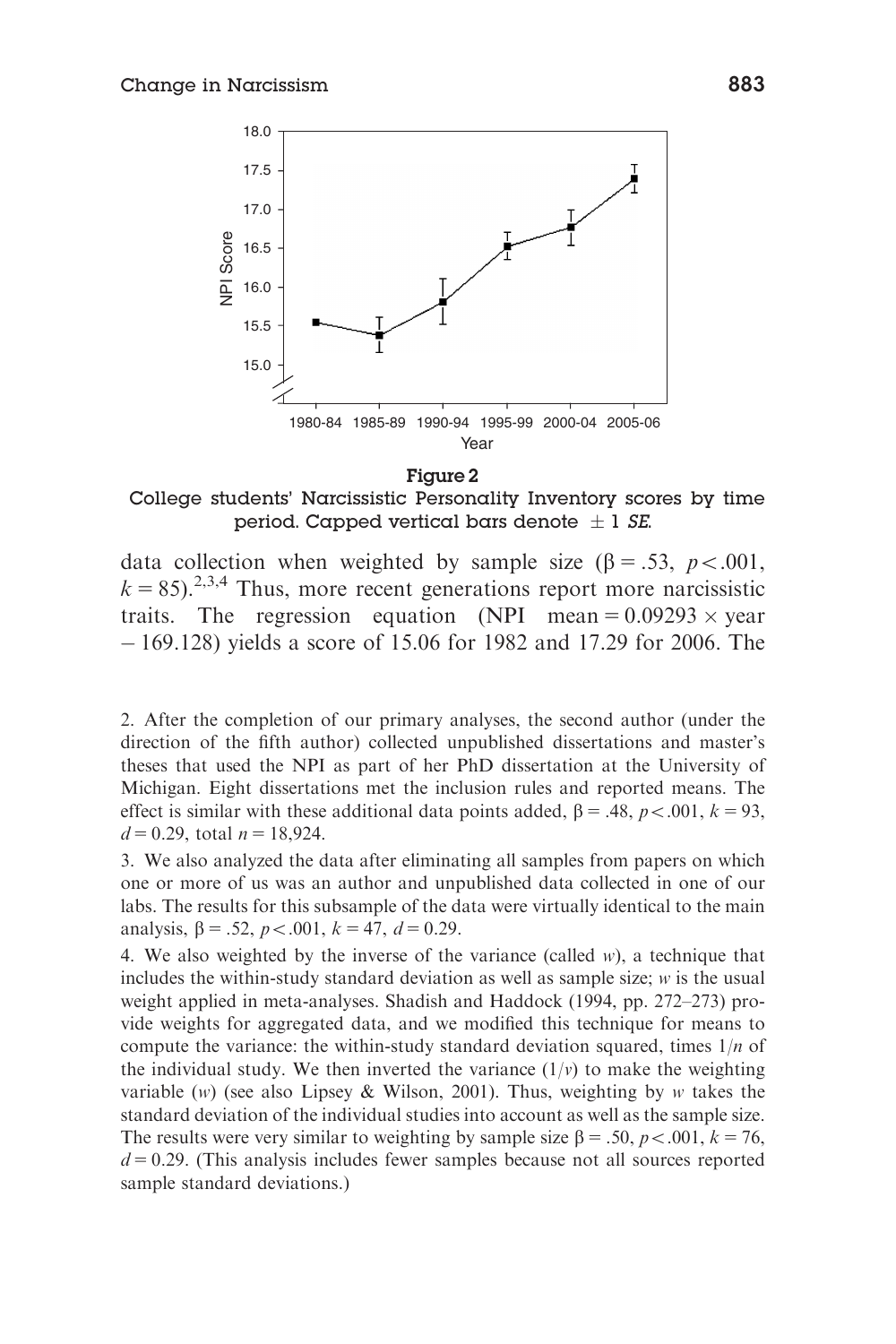average SD reported for the individual samples (from the articles we collected) is 6.86. Thus NPI scores increased 0.33 standard deviation from the early 1980s to 2006. This is a small-to-medium effect size (between .20 and .50) by Cohen's (1977) guidelines.

Converting the SD change to percentile scores is also informative. If the average student in the early 1980s scored at the 50th percentile of the distribution, the average student in 2006 scored at the 65th percentile (assuming a normal curve). In other words, almost twothirds of recent college students are above the mean 1979–1985 narcissism score, a 30% increase (65 out of 100 in 2006, compared to 50 out of 100 in 1979–1985).

If we assume that the NPI still has a normal distribution, this shift in the mean score means that there are now more college students at the top end of the original distribution. For example, 24% of 2006 college students score 1 SD above the 1979–1985 narcissism mean, compared to 15% during that original data collection. (One SD above the 1979–1985 is a score of 22, representing someone who answers the clear majority of items—22 out of 40—in a narcissistic direction.) It is also interesting to note how recent means compare to data collected on a sample of celebrities such as movie stars, reality TV winners, and famous musicians (Young & Pinsky, 2006). This celebrity sample had a mean NPI score of 17.84, not much higher than the 2006 regression equation mean of 17.29. Thus, recent college students approach celebrities in their levels of narcissism.

As there were very few samples collected before 1990 (see Table 1), we also ran the regression analysis for samples collected 1990–2006. This produced very similar results:  $\beta = .49$ ,  $p < .001$ ,  $k = 82$ . This regression equation produced a mean of 15.88 for 1990 and 17.78 for 2006 (almost identical to the mean of 17.84 for celebrities; the averaged mean for all of the 2006 samples was 17.62). The magnitude of change was .28 SDs, so 2006 students scored at the 63rd percentile on a 1990 distribution. Narcissism also increased linearly between 2000 and 2006,  $\beta = .37$ ,  $p < .02$ ,  $k = 41$ ,  $d = 0.18$ ; this d for 6 years is more than half of the d of 0.33 for the entire 24-year period. The correlation is also significant when the analysis is restricted to the years 1982 to 1999,  $(\beta = .45, p < .001, k = 44, d = 0.21)$ .

The results were also very similar when the 2006 samples, all of which are from unpublished data, are excluded,  $\beta = .50$ ,  $p < .001$ ,  $k = 79$ ,  $d = 0.29$ ; this also helps address any concern that the corre-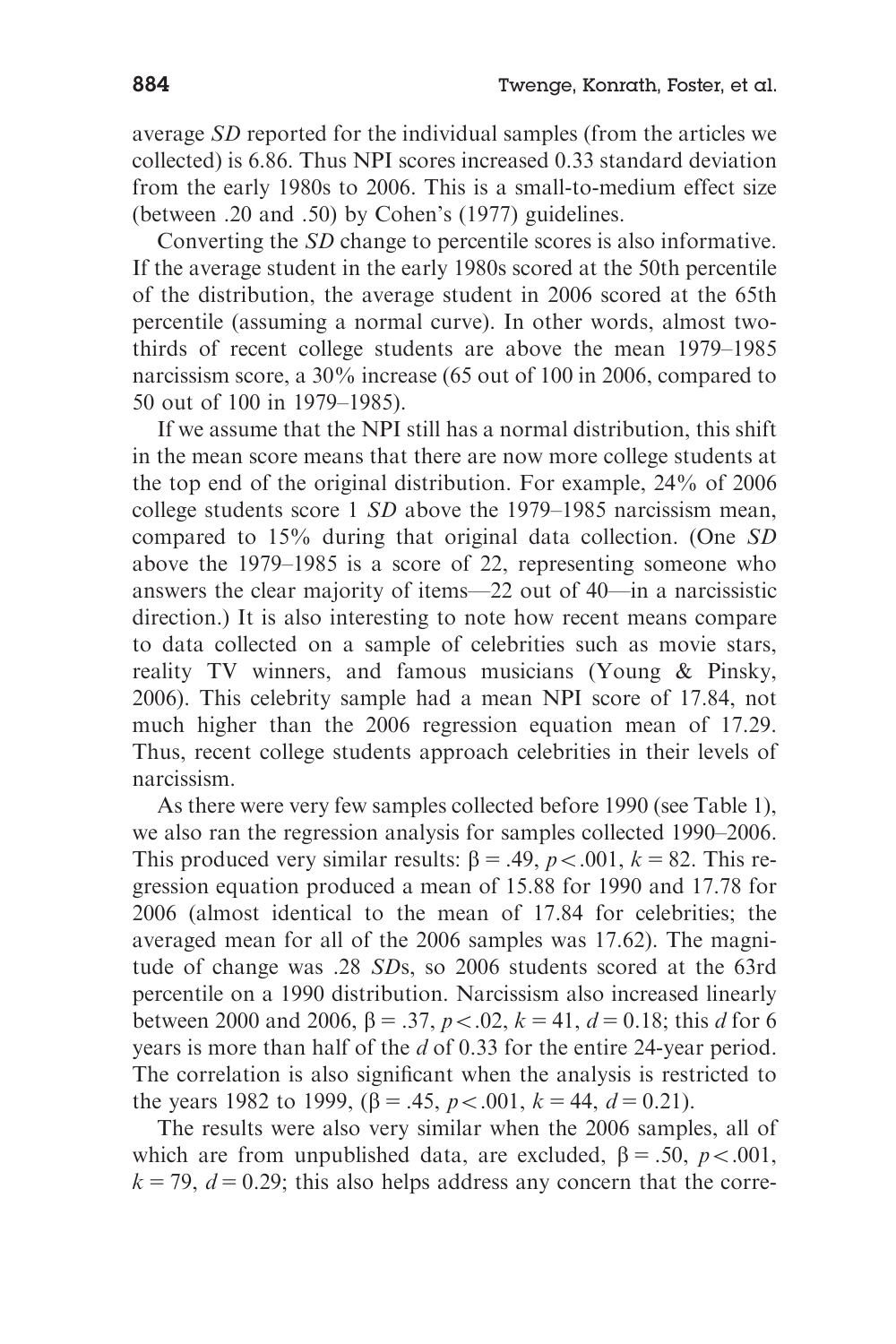| Source                           | Year | Published          | $\boldsymbol{n}$ | Mean  | SD   |
|----------------------------------|------|--------------------|------------------|-------|------|
| Adler (2000)                     | 1999 | $\overline{N}_{0}$ | 78               | 15.47 | 4.85 |
| Ames, Rose, and Anderson (2006)  | 1996 | Yes                | 776              | 15.60 | 6.80 |
| Study 1                          |      |                    |                  |       |      |
| Ames, Rose, and Anderson (2006)  | 1997 | Yes                | 176              | 16.00 | 6.80 |
| Study 3                          |      |                    |                  |       |      |
| Barry, Chaplin, and Grafeman     | 2001 | Yes                | 120              | 18.28 | 7.46 |
| (2006)                           |      |                    |                  |       |      |
| Bartels (2005)                   | 2004 | No                 | 73               | 19.20 | 6.80 |
| Bradlee and Emmons (1992)        | 1989 | Yes                | 147              | 14.99 | 6.03 |
| Campbell, Finkel, Buffardi,      | 2005 | N <sub>o</sub>     | 69               | 17.16 | 6.87 |
| Kumashiro, and Rusbult (2007)    |      |                    |                  |       |      |
| Study 1                          |      |                    |                  |       |      |
| Campbell, Bosson, Goheen, Lakey, | 2005 | Yes                | 154              | 17.39 | 6.29 |
| and Kernis (2007) Study 1        |      |                    |                  |       |      |
| Campbell and Foster (2002) Study | 1997 | Yes                | 119              | 16.98 |      |
| $\mathbf{1}$                     |      |                    |                  |       |      |
| Campbell and Foster (2002) Study | 1997 | Yes                | 304              | 17.03 |      |
| 2A                               |      |                    |                  |       |      |
| Campbell and Foster (2002) Study | 2000 | Yes                | 108              | 17.99 |      |
| 2B                               |      |                    |                  |       |      |
| Campbell (1999) Study 2          | 1996 | Yes                | 109              | 17.36 | 6.88 |
| Campbell (1999) Study 3          | 1996 | Yes                | 156              | 16.39 | 6.47 |
| Campbell (1999) Study 4          | 1996 | Yes                | 51               | 16.72 | 6.42 |
| Campbell (1999) Study 5          | 1996 | Yes                | 68               | 16.85 | 6.80 |
| Campbell, Bush, Brunell, and     | 2002 | Yes                | 232              | 16.10 | 7.00 |
| Shelton (2005) Study 1           |      |                    |                  |       |      |
| Campbell, Bush, Brunell, and     | 2002 | Yes                | 166              | 15.50 | 6.90 |
| Shelton (2005) Study 2           |      |                    |                  |       |      |
| Campbell, Foster, and Finkel     | 1996 | Yes                | 80               | 16.49 | 7.83 |
| (2002) Study 1a                  |      |                    |                  |       |      |
| Campbell, Foster, and Finkel     | 1998 | Yes                | 58               | 16.28 | 6.78 |
| (2002) Study 1b                  |      |                    |                  |       |      |
| Campbell, Goodie, and Foster     | 2002 | Yes                | 104              | 16.58 | 7.04 |
| (2004) Study 1                   |      |                    |                  |       |      |
|                                  |      |                    |                  |       |      |

Table 1 Data Points Included in the Analysis

(Continued)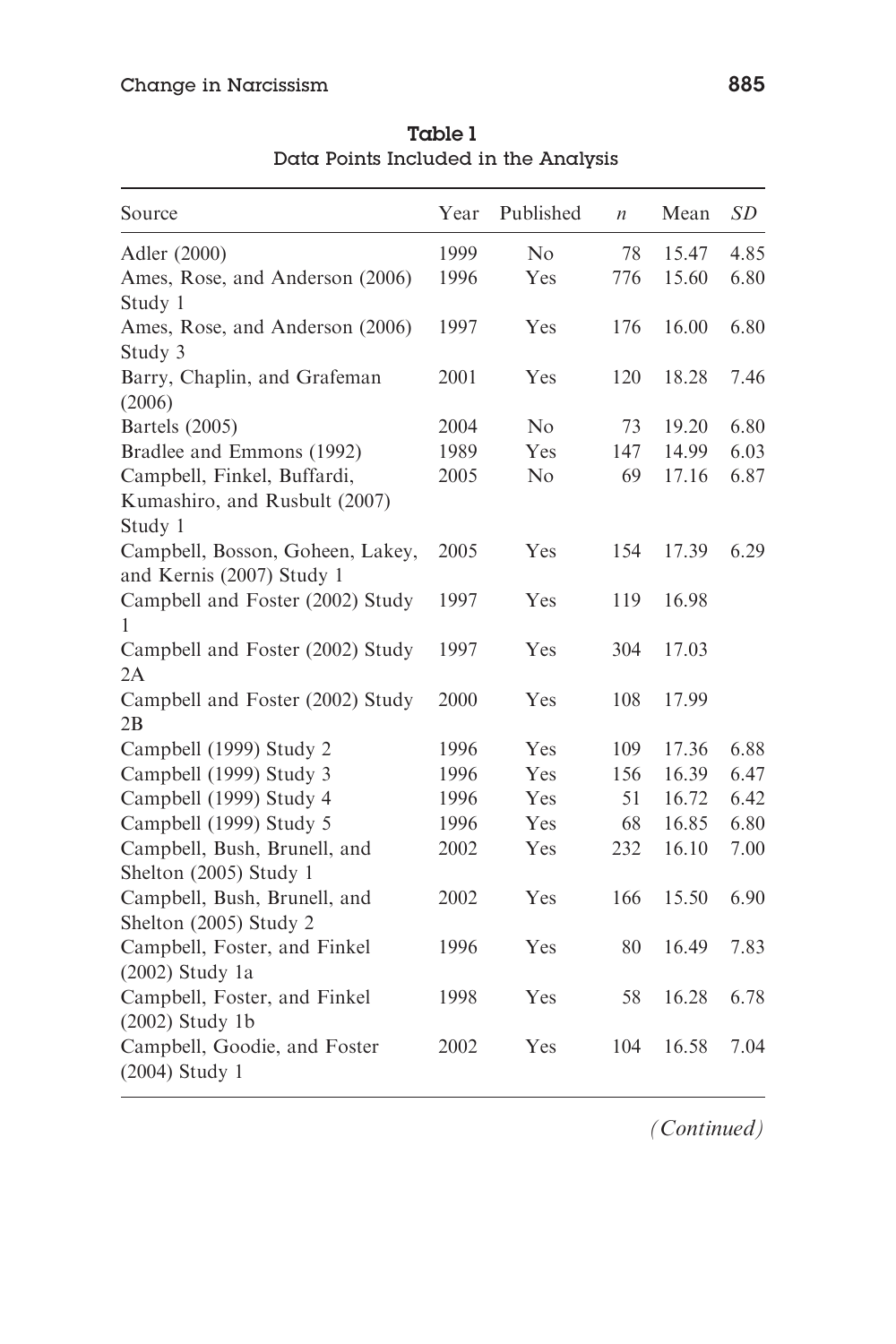| Source                                                                              | Year | Published  | $\boldsymbol{n}$ | Mean  | SD   |
|-------------------------------------------------------------------------------------|------|------------|------------------|-------|------|
| Campbell, Goodie, and Foster<br>(2004) Study 2                                      | 2002 | Yes        | 97               | 17.23 | 6.65 |
| Campbell, Goodie, and Foster<br>(2004) Study 3                                      | 2002 | Yes        | 607              | 17.46 | 6.95 |
| Campbell, Reeder, Sedikides, and<br>Elliot (2000) Study 1                           | 1995 | Yes        | 160              | 16.27 | 7.15 |
| Campbell, Reeder, Sedikides, and<br>Elliot (2000) Study 2                           | 1996 | Yes        | 64               | 17.08 | 7.03 |
| Campbell, Rudich, and Sedikides<br>(2002) Study 1a                                  | 1998 | Yes        | 113              | 15.30 | 6.67 |
| Campbell, Rudich, and Sedikides<br>(2002) Study 1b                                  | 1998 | Yes        | 85               | 16.72 | 6.59 |
| Campbell, Rudich, and Sedikides<br>(2002) Study 2                                   | 1999 | Yes        | 100              | 17.55 | 7.73 |
| Campbell, Rudich, and Sedikides<br>(2002) Study 3                                   | 1999 | Yes        | 109              | 16.05 | 6.31 |
| Cramer (1995)                                                                       | 1993 | Yes        | 118              | 14.20 |      |
| Cramer (1998)                                                                       | 1996 | <b>Yes</b> | 88               | 15.33 |      |
| DeWall (2004)                                                                       | 2004 | No         | 103              | 19.02 | 7.15 |
| Dickinson and Pincus (2003)                                                         | 2001 | Yes        | 90               | 18.42 | 8.19 |
| Exline and Geyer (2004)                                                             | 2001 | Yes        | 126              | 15.22 | 7.44 |
| Exline, Baumeister, Bushman,<br>Campbell, and Finkel (2004) Study<br>1              | 2001 | Yes        | 270              | 17.20 | 6.60 |
| Exline, Baumeister, Bushman,<br>Campbell, and Finkel (2004) Study<br>3              | 2001 | Yes        | 152              | 15.63 | 7.28 |
| Exline, Baumeister, Bushman,<br>Campbell, and Finkel (2004) Study<br>$\overline{4}$ | 2003 | Yes        | 241              | 14.56 | 6.49 |
| Exline, Baumeister, Bushman,<br>Campbell, and Finkel (2004) Study<br>5              | 1999 | Yes        | 120              | 19.37 | 6.62 |
| Exline, Baumeister, Bushman,<br>Campbell, and Finkel (2004) Study<br>6              | 2003 | Yes        | 69               | 16.90 | 5.74 |

Table 1 (Contd.)

(Continued)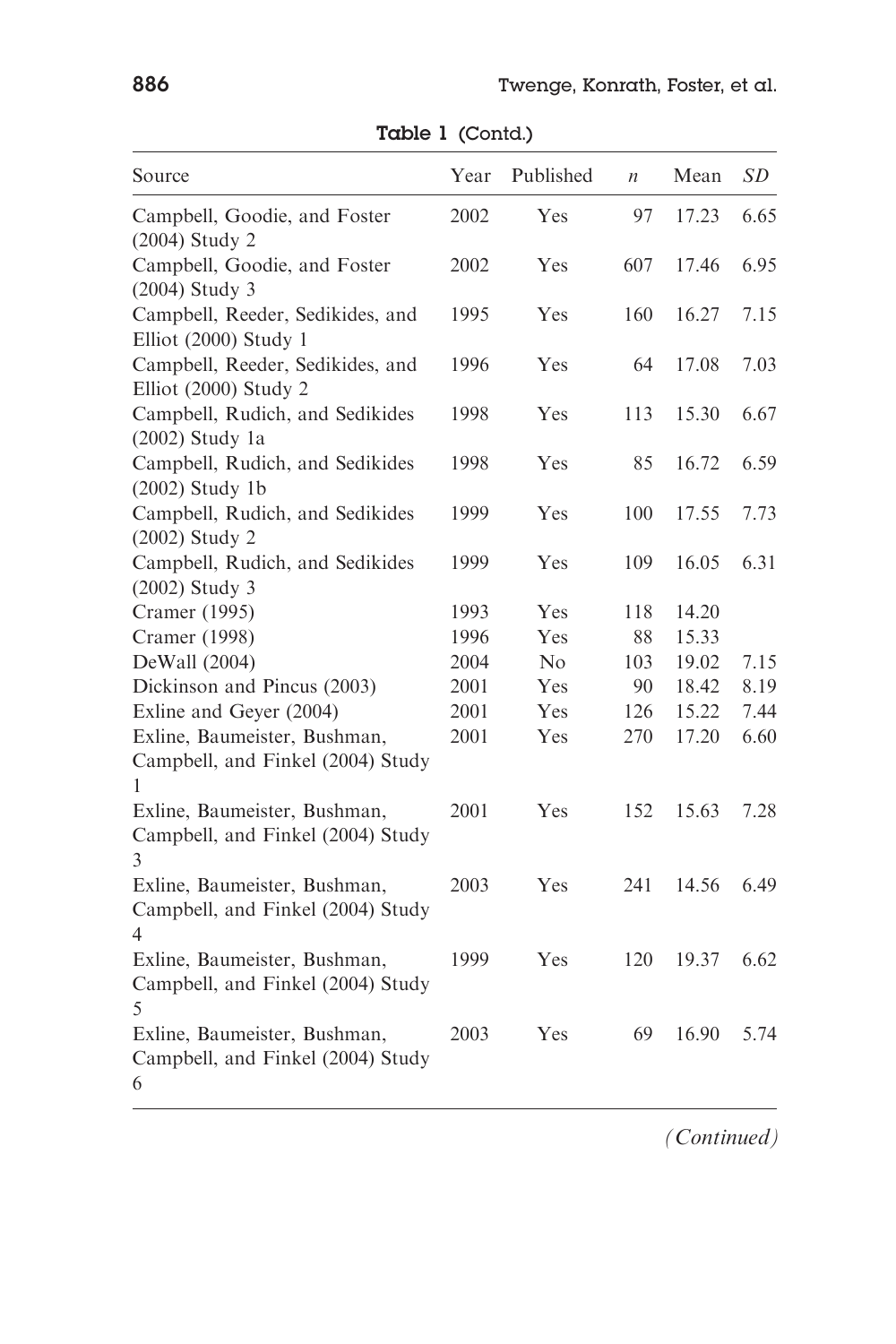| Source                                       | Year | Published      | $\boldsymbol{n}$ | Mean  | SD   |
|----------------------------------------------|------|----------------|------------------|-------|------|
| Exline, Single, Lobel, and Geyer             | 2001 | Yes            | 94               | 15.79 | 7.65 |
| (2004) Study 2                               |      |                |                  |       |      |
| Eyring and Sobelman (1996)                   | 1994 | Yes            | 79               | 16.75 | 5.82 |
| Farwell and Wohlwend-Lloyd                   | 1996 | Yes            | 152              | 16.80 |      |
| (1998) Study 1                               |      |                |                  |       |      |
| Farwell and Wohlwend-Lloyd                   | 1996 | Yes            | 67               | 16.21 |      |
| (1998) Study 3                               |      |                |                  |       |      |
| Foster (2006a)                               | 2006 | N <sub>0</sub> | 338              | 17.86 | 7.18 |
| Foster (2006b)                               | 2006 | No             | 437              | 17.10 | 7.29 |
| Foster, Shrira, and Campbell                 | 2002 | Yes            | 213              | 17.30 | 6.60 |
| (2006) Study 1                               |      |                |                  |       |      |
| Foster, Shrira, and Campbell                 | 2002 | Yes            | 272              | 17.00 | 7.10 |
| (2006) Study 2                               |      |                |                  |       |      |
| Gabriel, Critelli, and Ee (1994)             | 1992 | Yes            | 146              | 16.44 | 6.39 |
| Gaertner, Iuzzini, and O'Mara                | 2005 | N <sub>o</sub> | 1182             | 17.25 | 6.79 |
| (2006)                                       |      |                |                  |       |      |
| Gurtman (1992)                               | 1990 | <b>Yes</b>     | 279              | 14.65 |      |
| Gustafson and Ritzer (1995) Study            | 1992 | Yes            | 214              | 16.01 | 7.24 |
| 1                                            |      |                |                  |       |      |
| Gustafson and Ritzer (1995) Study<br>2       | 1992 | Yes            | 367              | 15.93 | 7.15 |
| Horton, Bleau, and Drwecki (2006)<br>Study 1 | 2001 | Yes            | 222              | 17.26 | 7.69 |
| Jackson, Ervin, and Hodge (1992)             | 1990 | Yes            | 301              | 15.93 | 6.99 |
| Konrath and Bushman (2006)                   | 2006 | No             | 38               | 19.20 | 7.89 |
| Konrath, Bushman, and Campbell               | 2004 | Yes            | 260              | 18.32 | 6.81 |
| (2006)                                       |      |                |                  |       |      |
| Konrath, Bushman, and Campbell<br>(2006)     | 2005 | Yes            | 456              | 17.56 | 7.03 |
| Krusemark (2005)                             | 2005 | No             | 95               | 17.66 | 7.47 |
| Krusemark (2006)                             | 2006 | No.            | 24               | 21.54 | 6.29 |
| Ladd, Welsh, Vitulli, Labbe, and             | 1994 | Yes            | 119              | 15.20 | 6.80 |
| Law (1997)                                   |      |                |                  |       |      |
| Le (2005)                                    | 2003 | Yes            | 179              | 15.82 | 6.92 |
| Liu (2005)                                   | 2005 | No.            | 199              | 16.50 | 6.66 |
| Luhtanen and Crocker (2005)                  | 1999 | Yes            | 642              | 17.60 | 6.80 |
| McHoskey (1995)                              | 1993 | Yes            | 423              | 15.13 | 6.60 |
|                                              |      |                |                  |       |      |

Table 1 (Contd.)

(Continued)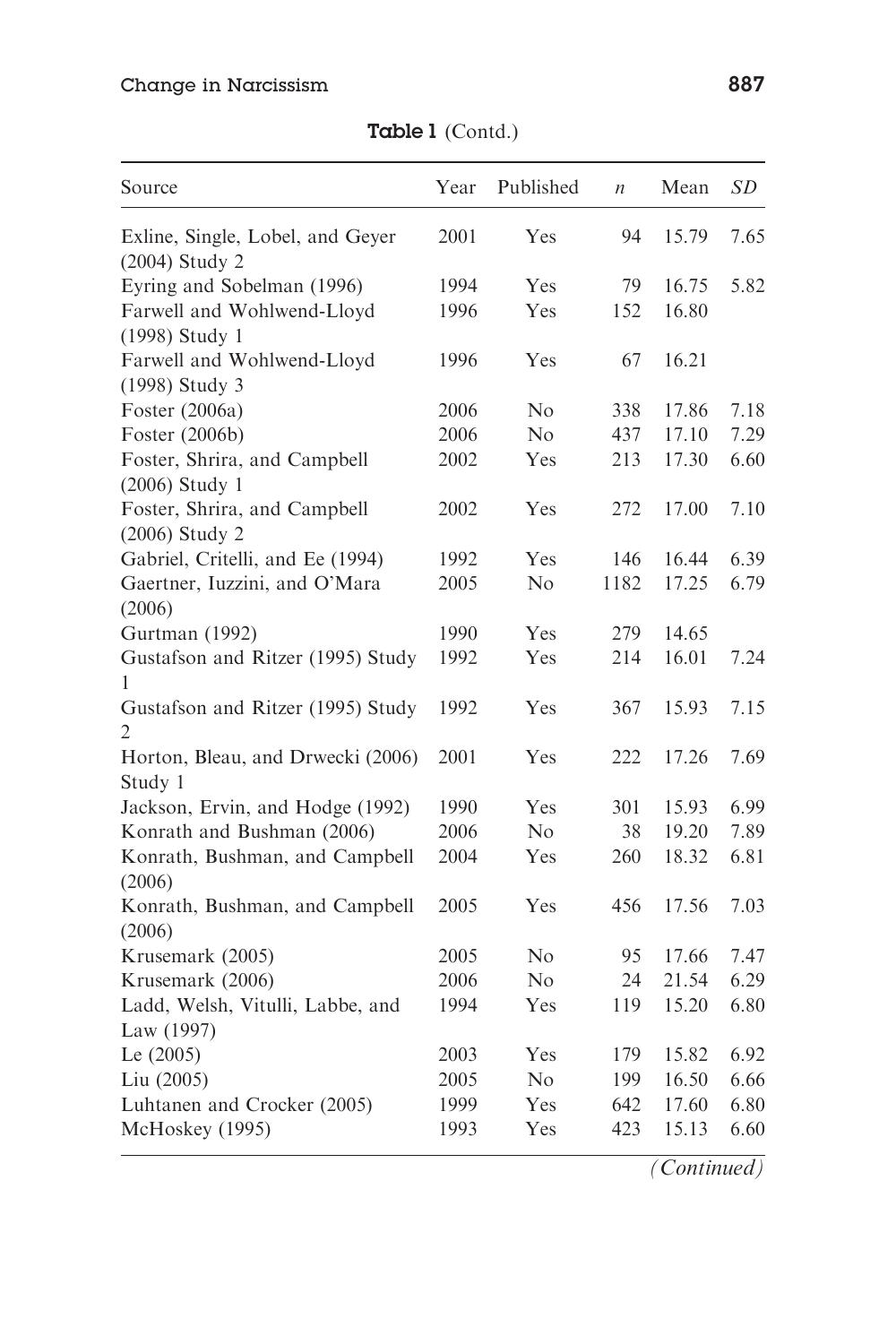| Source                                                                | Year | Published | $\boldsymbol{n}$ | Mean  | SD   |
|-----------------------------------------------------------------------|------|-----------|------------------|-------|------|
| McHoskey, Worzel, and Szyarto<br>(1998)                               | 1996 | Yes       | 107              | 16.80 | 7.50 |
| Mead (2006)                                                           | 2006 | No        | 63               | 20.11 | 7.23 |
| Oleson, Poelhlmann, Yost, Lynch,<br>and Arkin (2000)                  | 1994 | Yes       | 105              | 15.98 | 7.18 |
| Raskin and Novacek (1989)                                             | 1987 | Yes       | 230              | 15.65 | 6.84 |
| Raskin and Terry (1988)                                               | 1982 | Yes       | 1018             | 15.55 | 6.66 |
| Rathvon and Holmstrom (1996)                                          | 1994 | Yes       | 283              | 17.89 | 6.62 |
| Rose (2006)                                                           | 2006 | No        | 236              | 17.04 | 6.84 |
| Schreer (2002)                                                        | 2001 | Yes       | 89               | 15.53 | 5.81 |
| Sedikides, Rudich, Gregg,<br>Kumashiro, and Rusbult (2004)<br>Study 1 | 1999 | Yes       | 149              | 15.80 | 6.41 |
| Sedikides, Rudich, Gregg,<br>Kumashiro, and Rusbult (2004)<br>Study 2 | 1999 | Yes       | 81               | 16.06 | 6.17 |
| Sedikides, Rudich, Gregg,<br>Kumashiro, and Rusbult (2004)<br>Study 4 | 1999 | Yes       | 154              | 17.13 | 7.04 |
| Stangor and Thompson (2002)                                           | 2000 | Yes       | 182              | 17.87 |      |
| Sturman (2000)                                                        | 1998 | Yes       | 57               | 17.40 | 6.40 |
| Sutin and Robins (2005)                                               | 2001 | Yes       | 200              | 14.40 | 6.20 |
| Twenge and Campbell (2003)                                            | 2000 | Yes       | 208              | 16.04 | 6.91 |
| Wallace and Baumeister (2002)<br>Study 1                              | 1999 | Yes       | 49               | 16.02 | 7.73 |
| Wallace and Baumeister (2002)<br>Study 2                              | 1999 | Yes       | 71               | 13.61 | 6.73 |
| Wallace and Baumeister (2002)<br>Study 3                              | 1999 | Yes       | 54               | 15.74 | 8.33 |
| Wallace and Baumeister (2002)<br>Study 4                              | 2000 | Yes       | 74               | 14.11 | 6.61 |
| Zhang and Baumeister (2006)<br>Study 4                                | 2004 | Yes       | 40               | 18.30 | 9.40 |
| Zuckerman and O'Laughlin (2006)                                       | 2003 | Yes       | 191              | 16.80 | 7.10 |
| Zuckerman and O'Laughlin (2006)                                       | 2004 | Yes       | 176              | 17.21 | 6.90 |

Table 1 (Contd.)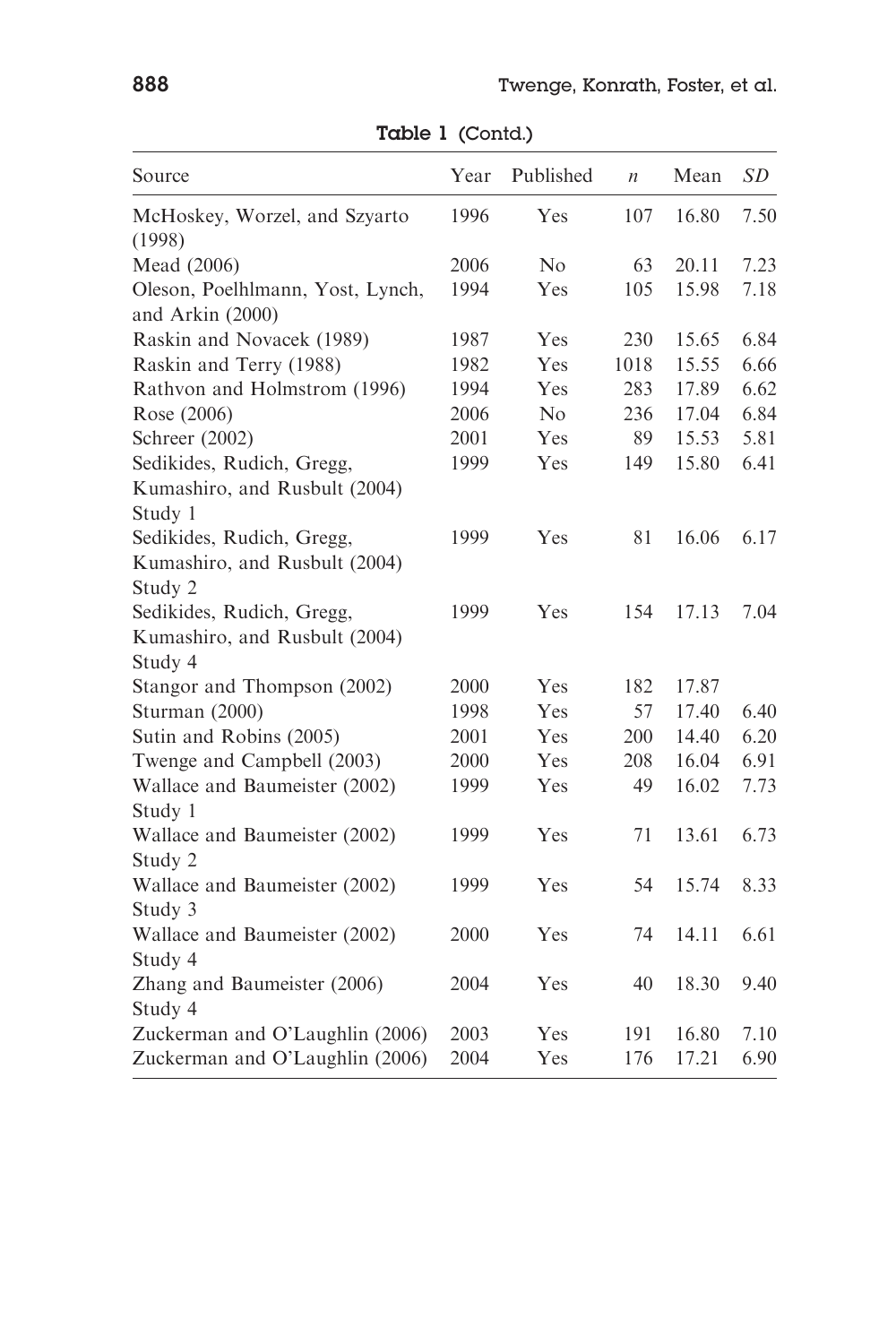lation or its magnitude is driven by the high outliers from that year (see Figure 1). The results were also similar when the data from all 13 samples from unpublished sources were excluded,  $\beta = .45$ ,  $p < .001$ ,  $k = 72$ ,  $d = 0.27$ . Overall, the increase is linear rather than curvilinear; in a regression equation with year and year squared (the latter is the quadratic term; both variables were centered), for year,  $\beta = .67$ ,  $p < .001$ , and for year squared,  $\beta = .20$ , ns.

We also analyzed single-sex means when they were reported. Because not all studies reported means broken down by gender and some unpublished single-sex means were obtained directly from authors, these analyses represent a subsample of the data that may not be representative. Thus, these analyses should be interpreted with caution. College men's NPI scores are not significantly correlated with year ( $\beta$  = .16, *ns*; *k* = 44, *d* = 0.12), but college women's scores are ( $\beta$  = .46, p < .002, k = 44, d = 0.28). The sex difference in NPI scores has also declined,  $\beta = -.46, p < .001$ ;  $k = 43$  (we conducted this analysis by computing the effect size d for sex differences and weighting the regression by  $w$ , the standard weight for  $d$ ). In 1992 (the first year for which sex difference data were available), men scored 0.45 standard deviation higher than women on the NPI, but by 2006, men scored just 0.15 SD higher. Thus the sex difference in narcissism has declined from half a standard deviation (a medium effect size) to one-seventh of a SD (a small effect size).

## DISCUSSION

A meta-analysis of 85 samples of American college students shows a systematic increase in scores on the Narcissistic Personality Inventory. The shift in scores means that the average college student now endorses about two more narcissism items than his or her predecessors did in the early 1980s. Although the effect size for the shift is statistically moderate rather than large (one-third of a standard deviation), it is larger than the effect of violent video games on aggression (Anderson & Bushman, 2001) and most racial differences in self-esteem (Twenge & Crocker, 2002). The generational shift over 25 years is also twice as large as the current sex difference in narcissism; thus generation is a better predictor of narcissism scores than gender.

These data are consistent with theories positing an increase in individualism in American society and with previous studies finding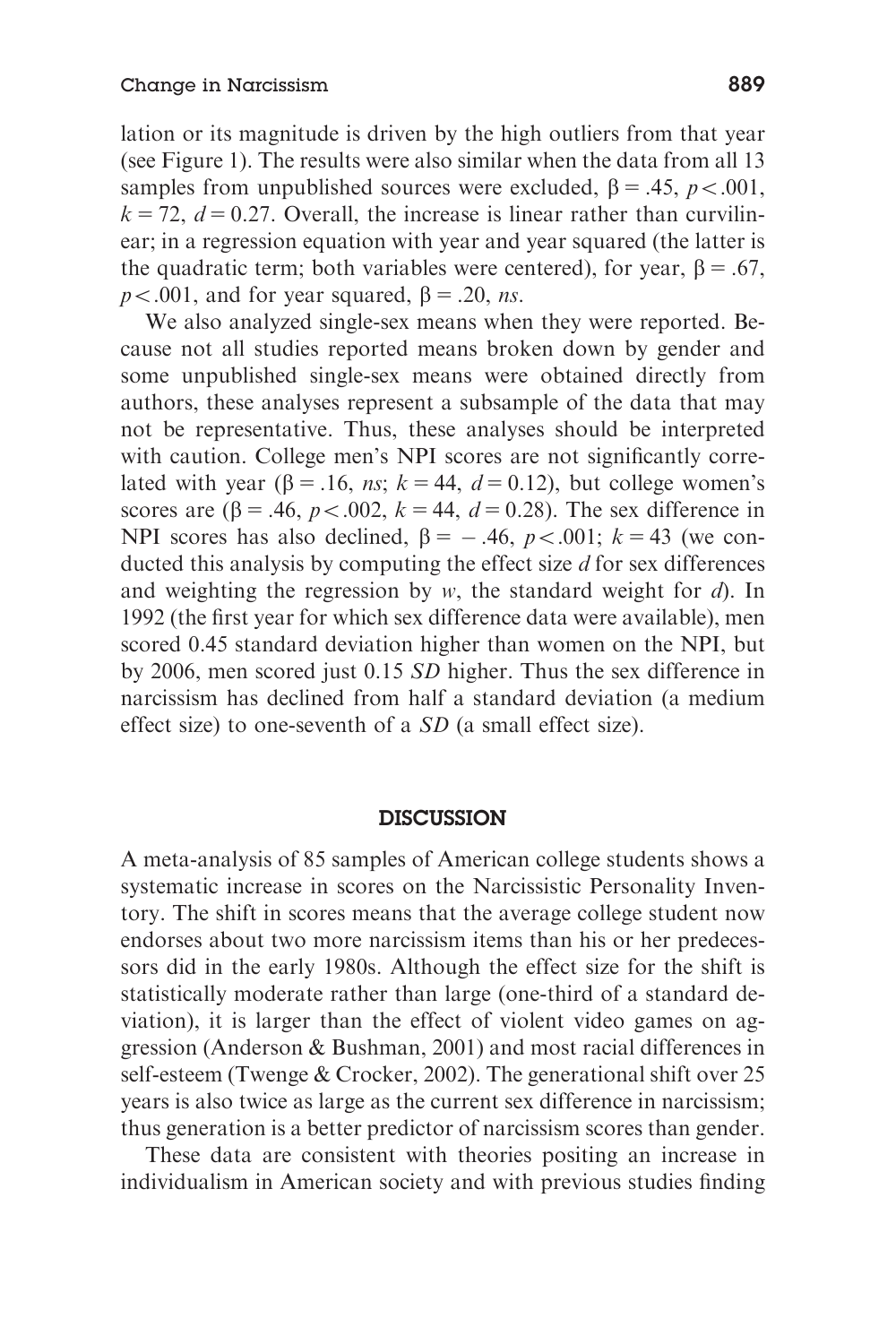generational increases in other individualistic traits such as selfesteem and agency (e.g., Twenge, 1997; Twenge & Campbell, 2001). The most recent college students score about the same on the NPI as a sample of celebrities (Young & Pinsky, 2006). The change is linear and steady, with the correlation significant when the analysis is limited to certain years only. It also appears that women are driving the increase in narcissism, consistent with the finding that the generational increase in agentic traits and assertiveness was stronger for women (Twenge, 1997, 2001b).

We were unable to analyze changes in specific subscales of the NPI, as very few researchers reported NPI means broken down by subscale. Thus, we do not know if only certain facets of narcissism are increasing among American college students, or if the change is evenly distributed across them. In addition, we do not know how the increase in narcissism is related to the previously documented rise in self-esteem (Twenge & Campbell, 2001). The rise in narcissism could be directly related to increases in self-esteem, or there could have been an increase in narcissistic traits independent of self-esteem.

## Correlates of Narcissism

Is this rise in narcissism a bad thing? As measured by the NPI, narcissism is linked to a range of positive emotional outcomes, including self-esteem, positive affect, extraversion, and life satisfaction (e.g., Rose, 2002; Sedikides, Rudich, Gregg, Kumashiro, & Rusbult, 2004). Narcissism is associated with other benefits to the self as well, such as short-term (but not long-term) likeability (Oltmanns, Friedman, Fiedler, & Turkheimer, 2004; Paulhus, 1998), enhanced performance on public evaluation tasks (Wallace & Baumeister, 2002) including being selected for reality television (Young & Pinsky, 2006), short-term victories in competitive tasks (e.g., Campbell, Bush, Brunell, & Shelton, 2005), and emergent (though not successful) leadership (Blair, Hoffman, & Helland, in press; Brunell, Gentry, Campbell, & Kuhnert, 2006). Narcissism also has many costs to the self, such as distorted judgments of one's abilities (e.g., Paulhus, Harms, Bruce, & Lysy, 2004), risky decision making (Campbell, Goodie, & Foster, 2004), potential addictive disorders including alcohol abuse (Luhtanen & Crocker, 2005), compulsive shopping (Rose, 2007), and pathological gambling (Lakey, Goodie, & Camp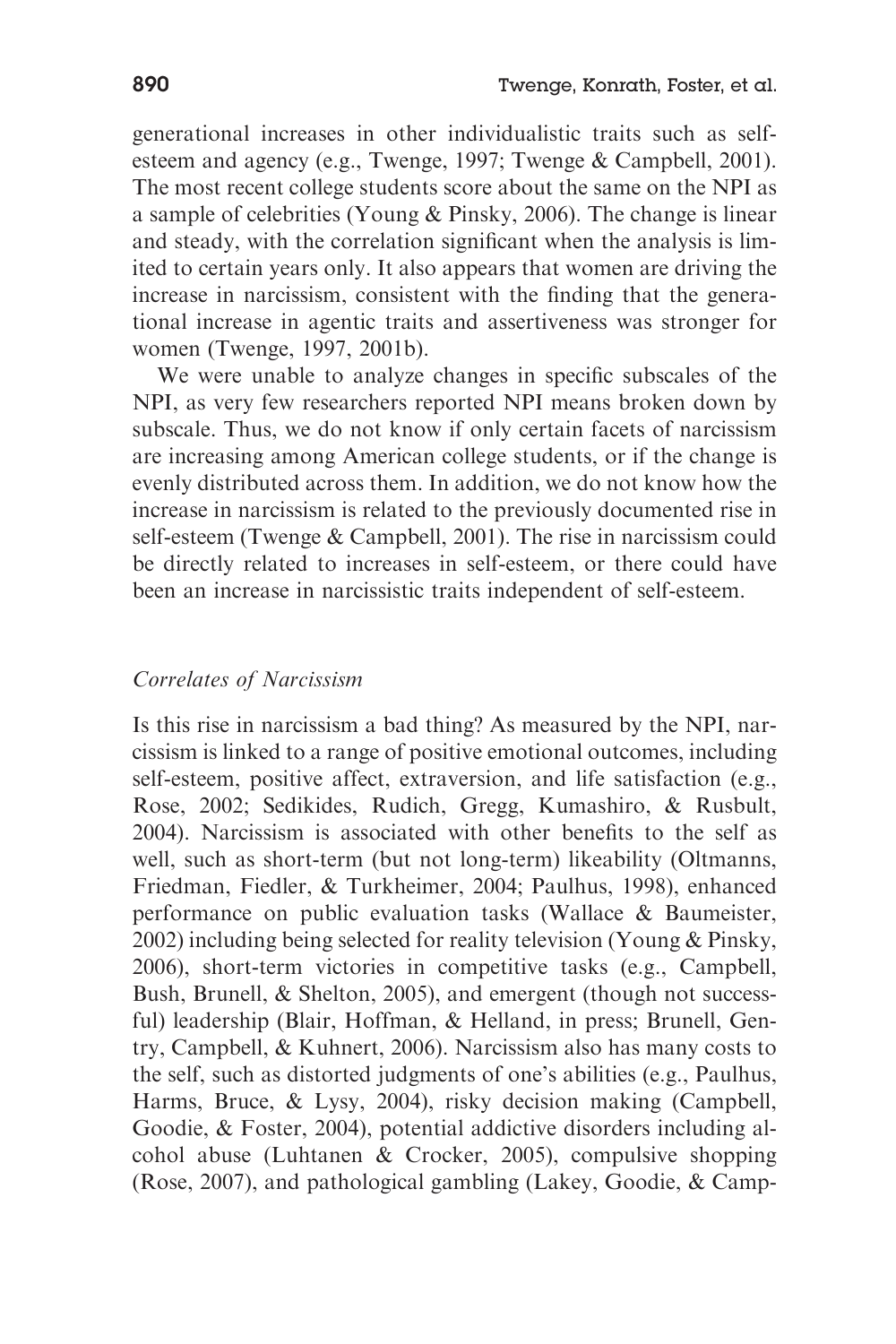bell, 2006). Many of the costs of narcissism are borne by other people. These include troubled romantic relationships (Campbell, Foster, & Finkel, 2002; Foster, Shrira, & Campbell, 2006), aggression (e.g., Bushman & Baumeister, 1998), assault (Bushman, Bonacci, Van Dijk, & Baumeister, 2003), white collar crime (Blickle, Schlegel, Fassbender, & Klein, 2006), and rapidly depleting common resources (Campbell et al., 2005). In sum, narcissism is associated with benefits to the individual that are primarily affective and most evident in the short term, but the costs of narcissism are paid by others and, eventually, by the individual as well (for a more detailed discussion of the trade-offs of narcissism, see Campbell & Buffardi, in press). Thus the implications of the rise in narcissism may be positive in the short term for individuals, but negative for other people, for society, and for the individual in the long term.

Many of the correlates of narcissism are also on the upswing, although we cannot be certain if they are directly tied to the rise in narcissism. Several positive personality traits correlated with narcissism have increased over the same time period, including self-esteem (Twenge & Campbell, 2001), agentic traits (Twenge, 1997), extraversion (Twenge, 2001a) and assertiveness (Twenge, 2001b). Behaviors and attitudes have also shifted in a direction consistent with a rise in narcissism. There is a trend among college students toward ''hooking up'' rather than having sex within committed relationships (Glenn & Marquardt, 2001; Manning, Longmore, & Giordano, 2005). Materialism has increased: 74% of college freshmen in 2004 cited ''being very well-off financially'' as an important life goal, compared to only 45% in 1967 (Astin, Oseguera, Sax, & Korn, 2004). In a 2006 survey, 81% of 18- to 25-year-olds said that getting rich was among their generation's most important goals;  $64\%$  named it as the most important goal of all. In addition,  $51\%$ said that becoming famous was among their generation's important goals. In contrast, only 30% chose helping others who need help, and only 10% named becoming more spiritual (Pew Research Center, 2007).

Reflecting the overconfidence typical of narcissism (e.g., Campbell et al., 2006; Morf & Rhodewalt, 2001), students today have markedly higher and more unrealistic expectations of educational attainment and success. More than half of recent high school students (51%) predicted that they would earn graduate or professional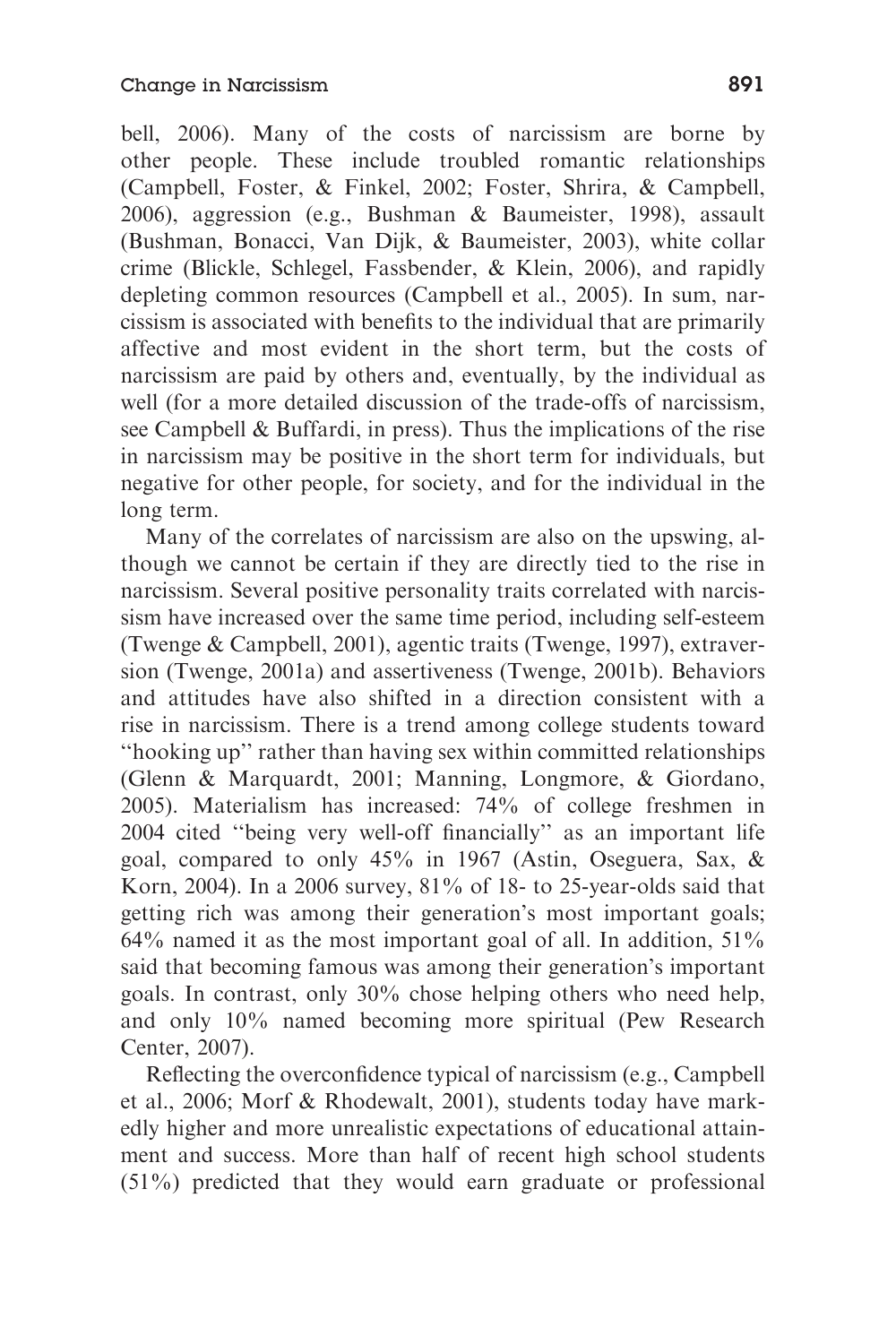degrees, even though only 9% of 25- to 34-year-old high school graduates actually hold these degrees. In 1976, only half as many (27%) predicted this outcome (Reynolds, Stewart, Sischo, & Mac-Donald, 2006). During the same period, the percentage of high school students who predicted that they would be working in a professional job by age 30 also increased, from 41% to 63% (in reality, only 18% of high school graduates ages 25 to 34 in both eras worked at professional jobs; Reynolds et al., 2006). Although these shifts likely have multiple causes and the role of narcissism is uncertain, these trends nevertheless move in the direction one would expect if young people were higher in narcissism.

Other recent trends are more difficult to reconcile with a rise in narcissism. Crime rates are down over this time period, specifically youth crime (U.S. Bureau of the Census, 2006), yet narcissism is correlated with criminal behavior. In addition, over the last 10 years significantly more high school students have reported they volunteered their time to help others sometime in the last year, although weekly and monthly volunteering rates show only small gains (Bachman, Johnston, & O'Malley, 2006). However, volunteer rates might be increasing because many high schools began requiring community service for graduation over this same time (Strauss & Howe, 2000, p. 216). Many colleges also favor volunteer work in admissions decisions, and college admissions have become more competitive. Thus the motive for increased youth volunteering is unclear, and this trend may not directly contradict the rise in narcissism. It is also possible that a more civic orientation could co-exist along with more narcissism; perhaps both have increased in more recent generations.

## Future Research: The Uncertain Causes of Narcissism

The relationship between personality and culture is likely reciprocal, with societal changes driving increases in narcissism and vice versa. What societal trends may have led to the increased narcissism we found? We can speculate on several of these, although a great deal of future work needs to be done on the causes of narcissism. Schools and media activities may have promoted an increase in narcissism. Children in some preschools sing a song with the lyrics, ''I am special/I am special/Look at me . . .'', and many television shows for children emphasize positive self-feelings and specialness. Future research should examine whether school and media programs intended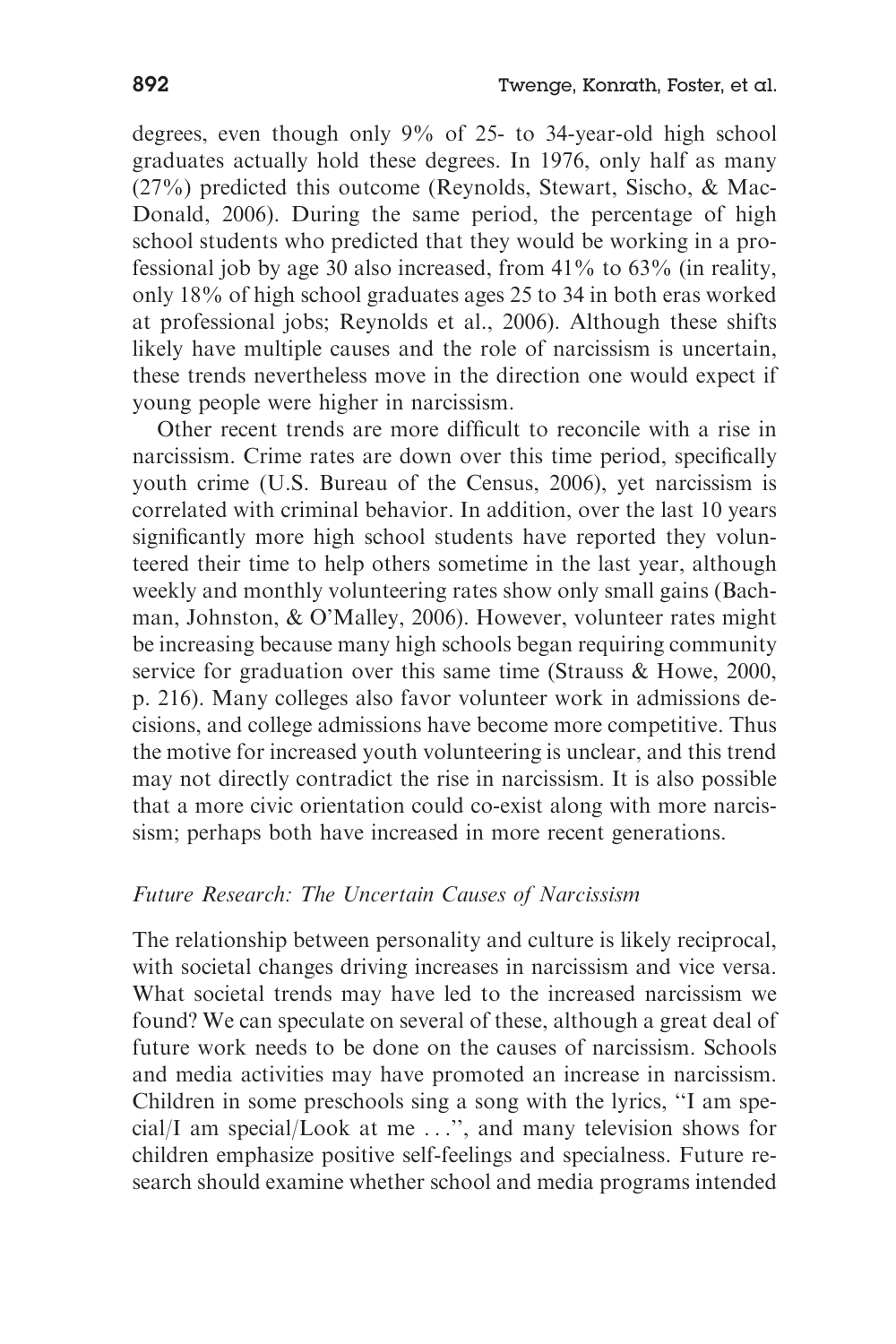to raise self-esteem also raise narcissism. Grade inflation may also play a role: In 1980, only 27% of college freshmen reported earning an A average in high school, but by 2004 almost half (48%) reported a high school A average (U.S. Bureau of the Census, 2006). However, the amount of studying has actually declined (33% of American college freshmen in 2003 reported studying 6 or more hours a week during their last year of high school, compared to 47% in 1987; Astin et al., 2004), as has performance on tests like the SAT. Future research should determine whether grade inflation builds narcissism.

Finally, future research should examine whether current technology is related to narcissistic traits. Devices such as iPods and Tivo allow people to listen to music and watch television in their own individual ways, and websites such as MySpace and YouTube (whose slogan is ''Broadcast yourself'') permit self-promotion far beyond that allowed by traditional media. These trends motivated Time magazine to declare that the 2006 Person of the Year was ''You,'' complete with a mirror on the cover. Most of the increase in narcissism occurred before the wide use of such technology, so these shifts—even if they do play a role—did not cause the initial upswing in narcissism scores. Instead, the rise in narcissism may have influenced the ways people use technology.

## Limitations

The present study provides the most comprehensive examination to date of generational change in narcissistic personality traits. Even so, it is not without its limitations. Any analysis of self-report data is potentially limited by socially desirable responding. However, the NPI is not significantly correlated with social desirability (Watson et al., 1984). In addition, there have not been concomitant changes in socially desirable responding, which did not change during this time period (Twenge & Im, 2007). This makes it very unlikely that changes in socially desirable responding account for the present results.

This study also limits its conclusions to American society and generations, partially because there is not much data available over time from other countries. Americans score higher on narcissism than people from other world regions (Foster et al., 2003). Future analyses might determine if narcissism is also increasing in other cultures or if this cultural trend is limited to the United States.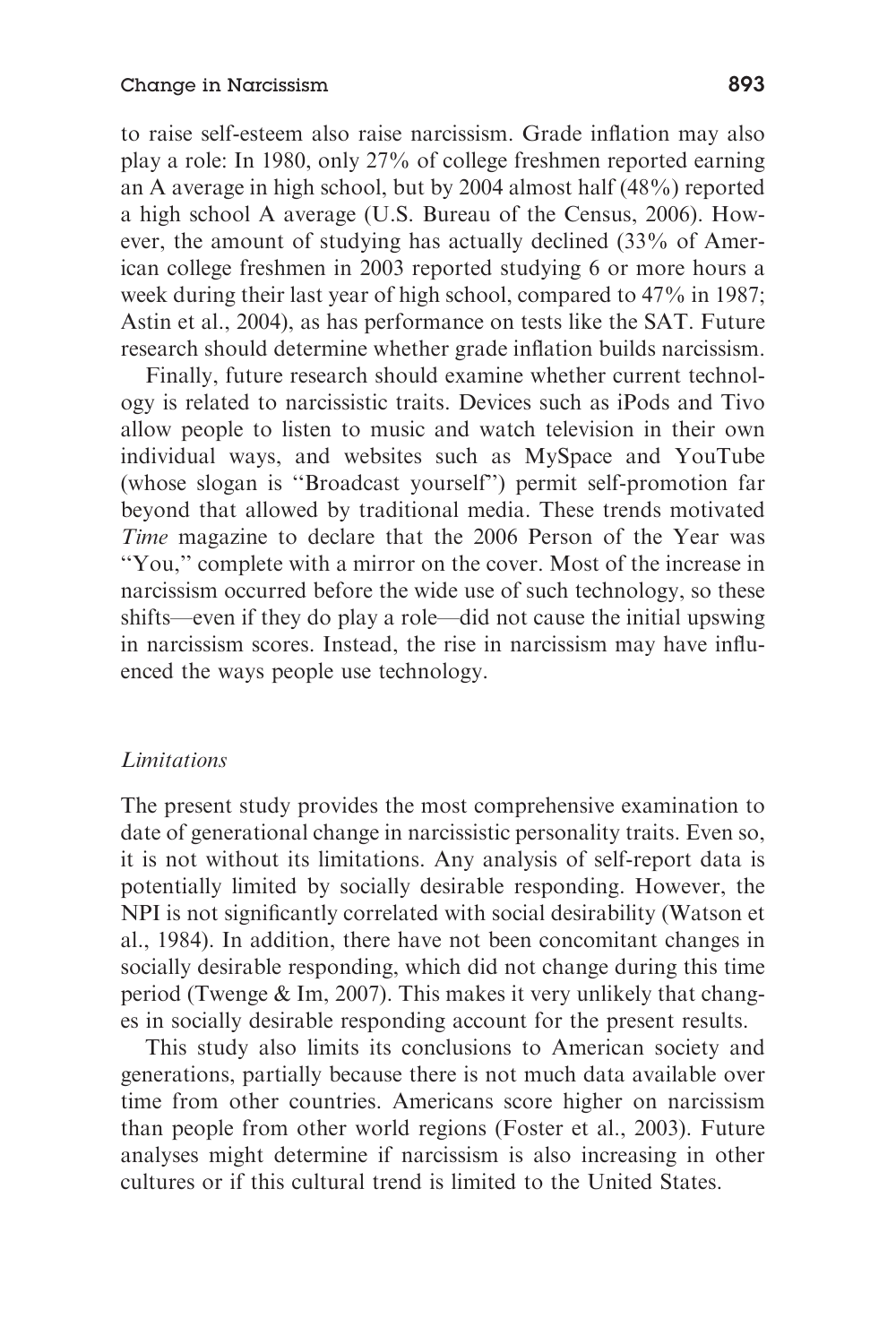The data are also limited to college student populations; future research might examine shifts in narcissism among other populations—for example, children or younger adolescents. However, the NPI is rarely given to noncollege samples; thus these data on college students are, as far as we know, the best available to study change in narcissism over the generations among nonclinical samples.

This study also cannot determine whether the change in narcissism is a purely generational effect or a time-period effect. As with any time-lag study including people of only one age group, we cannot know if those in other age groups also changed. It is possible that both younger and older Americans became more narcissistic from the 1980s to the 2000s. It is also possible that older Americans did not change at all or even became less narcissistic. Given the relative stability of social dominance after young adulthood (e.g., Roberts et al., 2006), as well as cross-sectional research showing lower narcissism scores in older adults (Foster et al., 2003), it seems likely that much of the shift is a generational rather than a time-period effect.

#### **REFERENCES**

References included in the meta-analysis are preceded by an asterisk.

- \*Adler, J. M. (2000, October). Fame, narcissism, and self-complexity in fans and celebrities. Poster presented at the annual meeting of the New England Psychological Association. Lewiston, ME.
- \*Ames, D. R., Rose, P., & Anderson, C. P. (2006). The NPI-16 as a short measure of narcissism. Journal of Research in Personality, 40, 440–450.
- Anderson, C. A., & Bushman, B. J. (2001). Effects of violent video games on aggressive behavior, aggressive cognition, aggressive affect, physiological arousal, and prosocial behavior: A meta-analytic review of the scientific literature. Psychological Science, 12, 353–359.
- Astin, A. W., Oseguera, L., Sax, L. J., & Korn, W. S. (2004). The American freshman: Thirty-five year trends. Los Angeles: Higher Education Research Institute, UCLA. Plus 2003 and 2004 supplements.
- Bachman, J., Johnston, L., & O'Malley, P. (2006). Monitoring the future: Questionnaire responses from the nation's high school seniors, 2006 [and previous volumes] Ann Arbor: University of Michigan, Institute for Social Research.
- \*Barry, C. T., Chaplin, W. F., & Grafeman, S. J. (2006). Aggression following performance feedback: The influences of narcissism, feedback valence, and comparative standard. Personality and Individual Differences, 41, 177–187.
- \*Bartels, J. M. (2005). Social rejection and perceptions of hostility. Master's thesis, San Diego State University.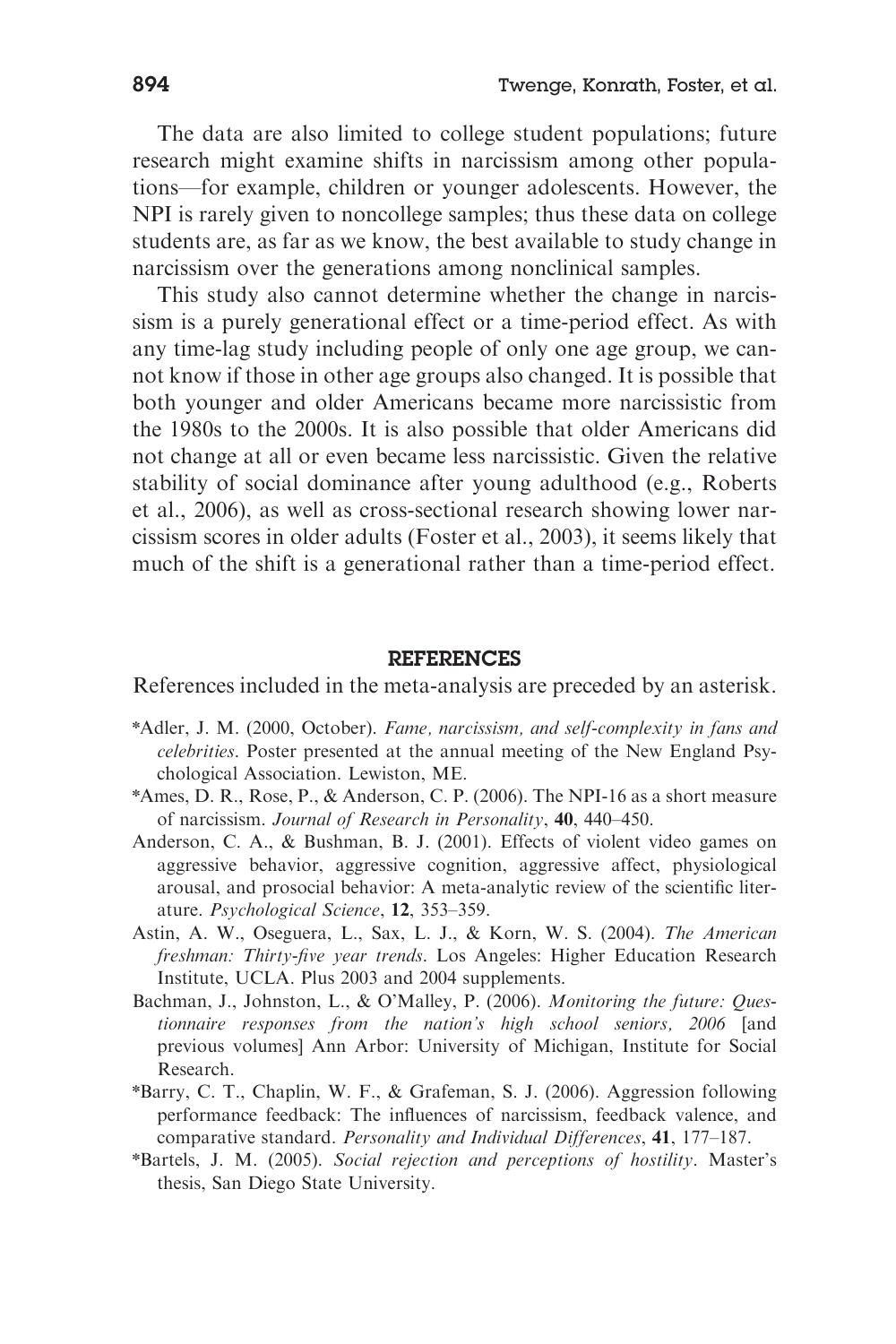- Blair, C., Hoffman, B. J., & Helland, K. (in press). Narcissism and manager effectiveness: An empirical examination of the dark side. Human Performance.
- Blickle, G., Schlegel, A., Fassbender, P., & Klein, U. (2006). Some personality correlates of business white-collar crime. Applied Psychology, 55, 220–233.
- $*$ Bradlee, P. M., & Emmons, R. A. (1992). Locating narcissism within the interpersonal circumplex and the 5-Factor model. Personality and Individual Differences, 13, 821–830.
- Brunell, A. B., Gentry, W., Campbell, W. K., & Kuhnert, K. (2006, January). Narcissism and emergent leadership. Poster presented at the annual meeting of the Society for Personality and Social Psychology, Palm Springs, CA.
- Bushman, B. J., & Baumeister, R. F. (2002). Does self-love or self-hate lead to violence? Journal of Research in Personality, 36, 543–545.
- Bushman, B. J., Bonacci, A. M., van Dijk, M., & Baumeister, R. F. (2003). Narcissism, sexual refusal, and aggression: Testing a narcissistic reactance model of sexual coersion. Journal of Personality and Social Psychology, 84, 1027–1040.
- Buss, D. M., & Chiodo, L. M. (1991). Narcissistic acts in everyday life. Journal of Personality, 59, 179–215.
- \*Campbell, W. K. (1999). Narcissism and romantic attraction. Journal of Personality and Social Psychology, 77, 1254–1270.
- \*Campbell, W. K., Bosson, J. K., Goheen, T. W., Lakey, C. E., & Kernis, M. H. (2007). Do narcissists dislike themselves ''deep down inside''? Psychological Science, 18, 227–229.
- Campbell, W. K., Brunell, A. B., & Finkel, E. J. (2006). Narcissism, interpersonal self regulation, and romantic relationships: An Agency Model approach. In E. J. Finkel & K. D. Vohs (Eds.), Self and relationships: Connecting intrapersonal and interpersonal processes. New York: Guilford.
- Campbell, W. K., & Buffardi, L. E. (in press). The lure of the noisy ego: Narcissism as a social trap. In J. Bauer & H. Wayment (Eds.), Quieting the ego: Psychological benefits of transcending egotism. Washington, DC: American Psychological Association.
- \*Campbell, W. K., Bush, C. P., Brunell, A. B., & Shelton, J. (2005). Understanding the social costs of narcissism: The case of the tragedy of the commons. Personality and Social Psychology Bulletin, 31, 1358–1368.
- \*Campbell, W. K., Finkel, E. J., Buffardi, L. E., Kumashiro, M., & Rusbult, C. E. (2007). The metamorphosis of Narcissus: Communal activation promotes relationship commitment among narcissists. Unpublished manuscript, University of Georgia.
- \*Campbell, W. K., & Foster, C. A. (2002). Narcissism and commitment in romantic relationships: An investment model analysis. Personality and Social Psychology Bulletin, 28, 484–495.
- \*Campbell, W. K., Foster, C. A., & Finkel, E. J. (2002). Does self-love lead to love for others? A story of narcissistic game playing. Journal of Personality and Social Psychology, 83, 340–354.
- \*Campbell, W. K., Goodie, A. S., & Foster, J. D. (2004). Narcissism, confidence, and risk attitude. Journal of Behavioral Decision Making, 17, 297–311.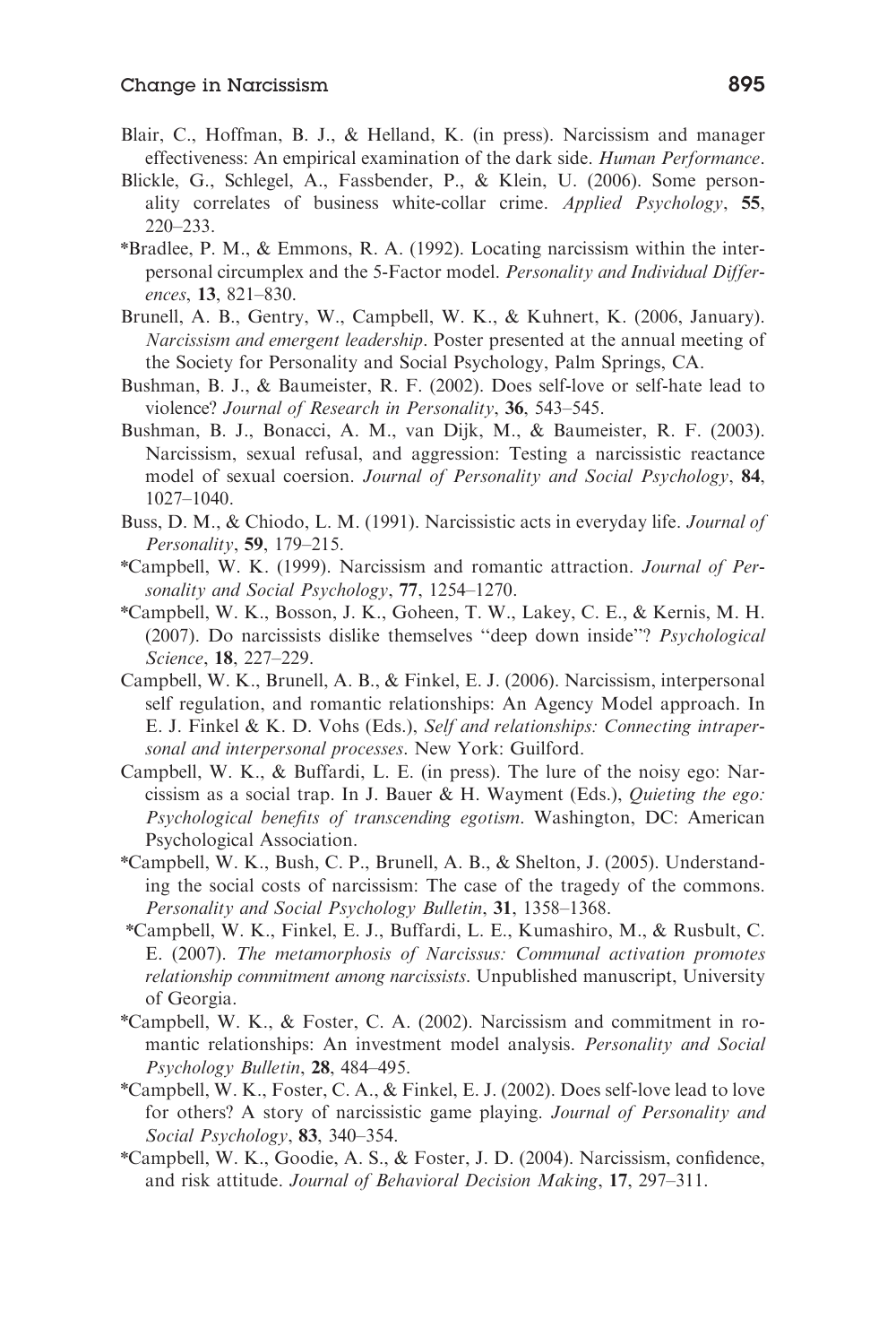- \*Campbell, W. K., Reeder, G. D., Sedikides, C., & Elliot, A. J. (2000). Narcissism and comparative self-enhancement strategies. Journal of Research in Personality, 34, 329–347.
- \*Campbell, W. K., Rudich, E. A., & Sedikides, C. (2002). Narcissism, self-esteem, and the positivity of self-views: Two portraits of self-love. Personality and Social Psychology Bulletin, 28, 358–368.
- Carroll, L. (1987). A study of narcissism, affiliation, intimacy, and power motives among students in business administration. Psychological Reports, 61, 355–358.
- Choi, I., Nisbett, R. E., & Norenzayan, A. (1999). Causal attribution across cultures: Variation and universality. Psychological Bulletin, 125, 47–63.
- Cohen, J. (1977). Statistical power analysis for the behavioral sciences (rev. ed.). New York: Academic Press.
- \*Cramer, P. (1995). Identity, narcissism, and defense mechanisms in late adolescence. Journal of Research in Personality, 29, 341–361.
- \*Cramer, P. (1998). Freshman to senior year: A follow-up study of identity, narcissism, and defense mechanisms. Journal of Research in Personality, 32, 156–172.
- \*DeWall, C. N. (2004). Unpublished data, Florida State University.
- \*Dickinson, K. A., & Pincus, A. L.  $(2003)$ . Interpersonal analysis of grandiose and vulnerable narcissism. Journal of Personality Disorders, 17, 188–207.
- \*Exline, J. J., Baumeister, R. F., Bushman, B. J., Campbell, W. K., & Finkel, E. J. (2004). Too proud to let go: Narcissistic entitlement as a barrier to forgiveness. Journal of Personality and Social Psychology, 87, 894–912.
- \*Exline, J. J., & Geyer, A. L. (2004). Perceptions of humility: A preliminary study. Self and Identity, 3, 95-114.
- \*Exline, J. J., Single, P. B., Lobel, M., & Geyer, A. L. (2004). Glowing praise and the envious gaze: Social Dilemmas surrounding the public recognition of achievement. Basic and Applied Social Psychology, 26, 119–130.
- \*Eyring, W. E.,  $\&$  Sobelman, S. (1996). Narcissism and birth order. *Psychological* Reports, 78, 403–406.
- <sup>n</sup>Farwell, L., & Wohlwend-Lloyd, R. (1998). Narcissistic processes: Optimistic expectations, favorable self-evaluations, and self-enhancing attributions. Journal of Personality, 66, 65–83.
- \*Foster, J. D. (2006a). [Narcisissm in college undergraduates.]. Unpublished raw data. University of South Alabama.
- <sup>n</sup>Foster, J. D. (2006b). [Narcissism in college undergraduates.]. Unpublished raw data. University of South Alabama.
- Foster, J. D., & Campbell, W. K. (2007). Are there such things as ''narcissists'' in social psychology? A taxometric analysis of the Narcissistic Personality Inventory. Personality and Individual Differences, 43, 1321–1332.
- Foster, J. D., Campbell, W. K., & Twenge, J. M. (2003). Individual differences in narcissism: Inflated self-views across the lifespan and around the world. Journal of Research in Personality, 37, 469–486.
- \*Foster, J. D., Shrira, I., & Campbell, W. K.  $(2006)$ . Theoretical models of narcissism, sexuality, and relationship commitment. Journal of Social and Personal Relationships, 23, 367–386.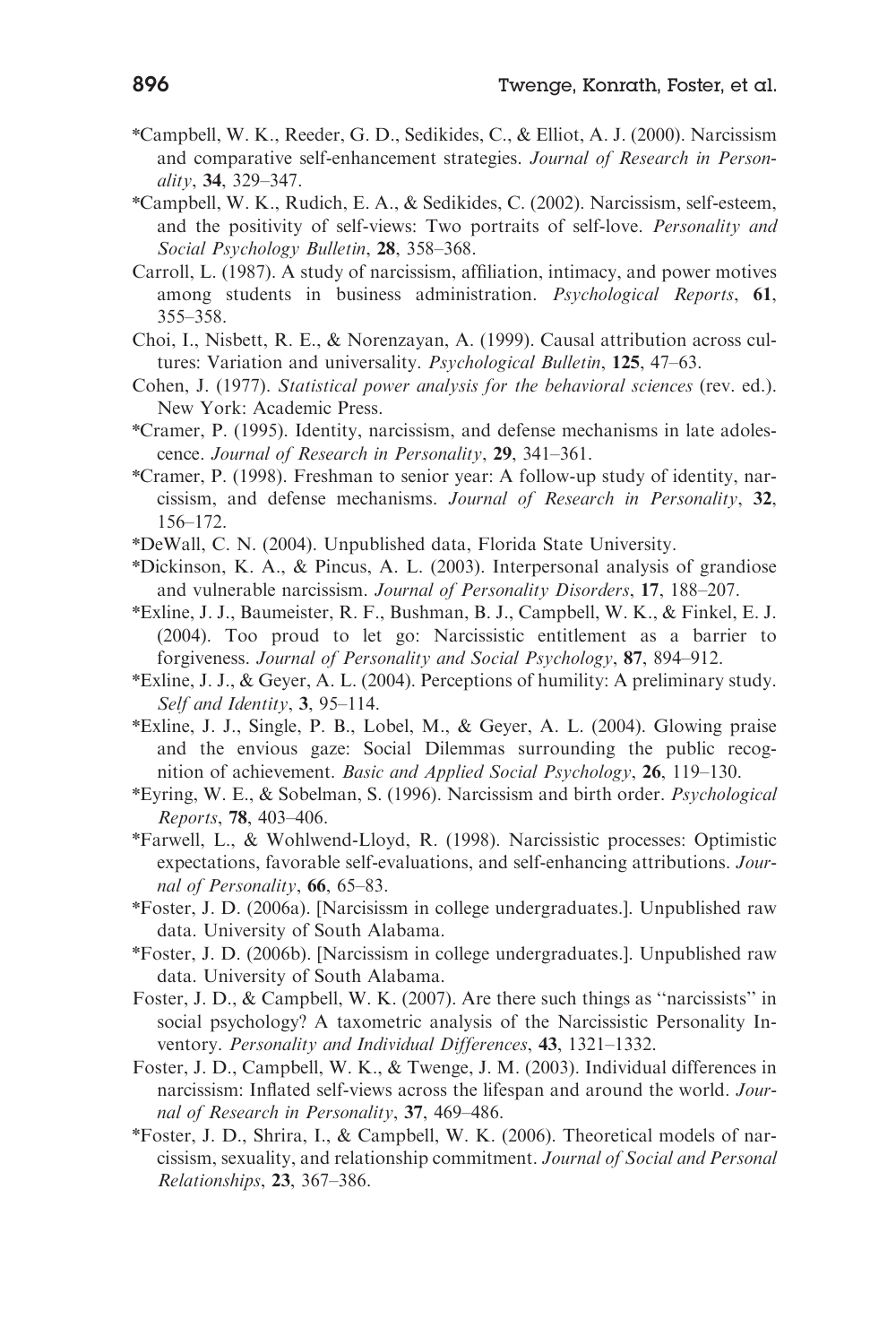- Fukuyama, F. (1999). The great disruption: Human nature and the reconstitution of social order. New York: Free Press.
- \*Gabriel, M. T., Critelli, J. W., & Ee, J. S. (1994). Narcissistic illusions in selfevaluations of intelligence and attractiveness. Journal of Personality, 62, 143–155.
- <sup>n</sup>Gaertner, L., Iuzzini, J., & O'Mara, E. (2006, July). A synergistic model of mass violence: When rejection by one fosters aggression against many. Paper presented to the International Society for Research on Aggression, Minneapolis, MN.
- Glenn, N., & Marquardt, E. (2001). Hooking up, hanging out, and hoping for Mr. Right: College women on dating and mating today. An Institute for American Values report for the Independent Women's Forum.
- Gough, H. (1991). Scales and combinations of scales: What do they tell us, what do they mean? Paper presented at the 99th Annual Convention of the American Psychological Association, San Francisco, August 1991.
- <sup>n</sup>Gurtman, M. B. (1992). Construct-validity of interpersonal personality measures: The interpersonal circumplex as a nomological net. Journal of Personality and Social Psychology, 63, 105–118.
- <sup>n</sup>Gustafson, S. B., & Ritzer, D. R. (1995). The dark side of normal: A psychopathy-linked pattern called aberrant self-promotion. European Journal of Personality, 9, 147–183.
- Heine, S. J., & Lehman, D. R. (1997). Culture, dissonance, and self-affirmation. Personality and Social Psychology Bulletin, 23, 389-400.
- \*Horton, R. S., Bleau, G., & Drwecki, B. (2006). Parenting narcissus: Does parenting contribute to the development of narcissism? Journal of Personality, 74, 345–376.
- Howe, N., & Strauss, W. (1993). 13th Gen: Abort, retry, ignore, fail? New York: Vintage.
- Howe, N., & Strauss, W. (2000). Millennials rising: The next great generation. New York: Vintage.
- \*Jackson, L. A., Ervin, K. S., & Hodge, C. N. (1992). Narcissism and body-image. Journal of Research in Personality, 26, 357–370.
- John, O. P., & Robins, R. W. (1994). Accuracy and bias in self-perception: Individual differences in self-enhancement and the role of narcissism. Journal of Personality and Social Psychology, 66, 206–219.
- \*Konrath, S., & Bushman, B. (2006). Ego-deflating: How to make people less narcissistic. Unpublished data collected at the University of Michigan.
- \*Konrath, S., Bushman, B. & Campbell, W. K. (2006). Attenuating the link between threatened egotism and aggression. Psychological Science, 17, 995-1001.
- \*Krusemark, E. (2005). Unpublished data, University of Georgia.
- \*Krusemark, E. (2006). Unpublished data, University of Georgia.
- $*Ladd, E. R., Welsh, M. C., Vitulli, W. F., Labbe, E. E., & Law, J. G. (1997).$ Narcissism and causal attribution. Psychological Reports, 80, 171-178.
- Lakey, C. E., Goodie, A. S., & Campbell, W. K. (2006, November). The roles of individual differences and basic judgment and decision-making in gambling pathology. Paper presented at the annual meeting of the Society for Judgment and Decision Making, Houston, TX.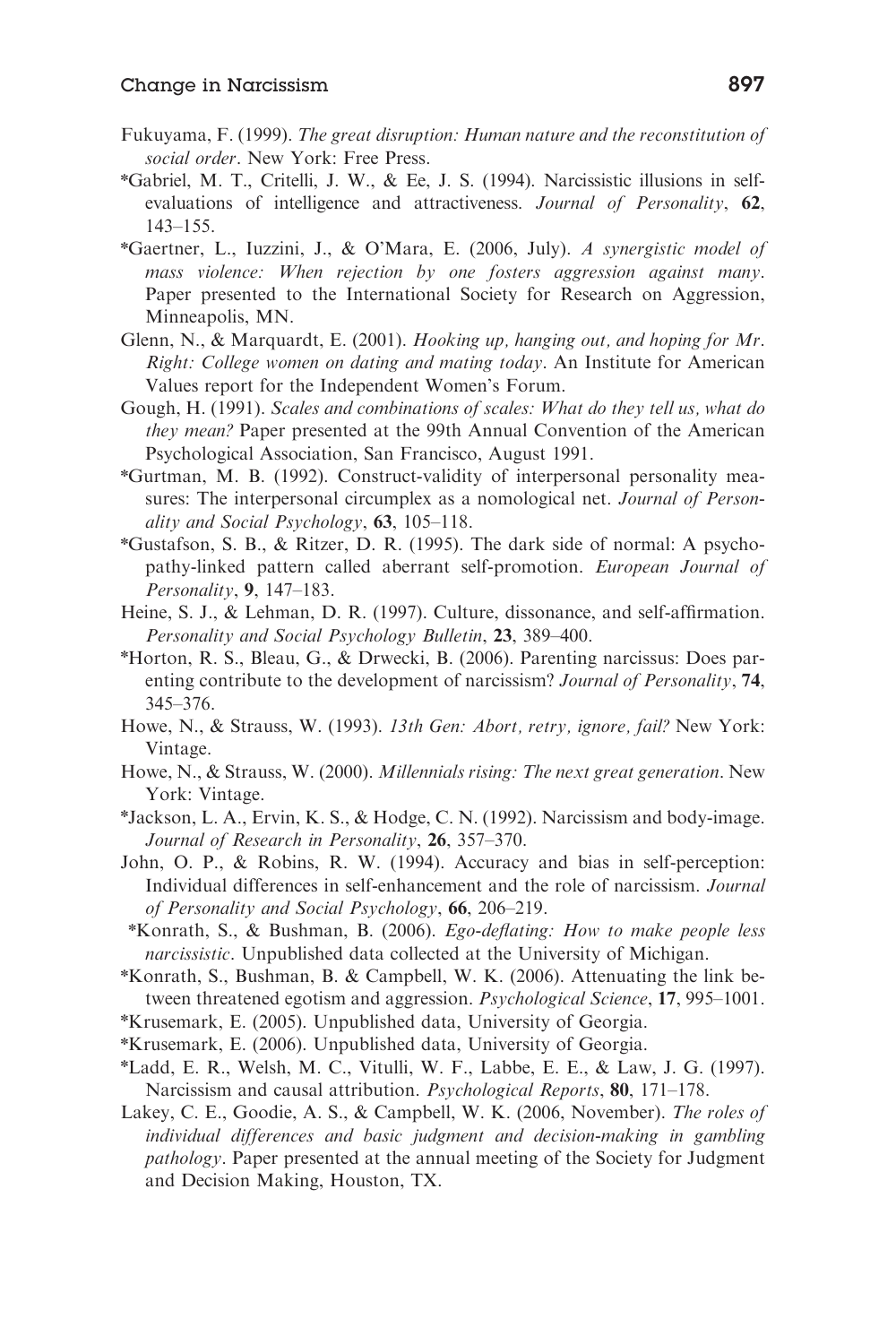- \*Le, T. N. (2005). Narcissism and immature love as mediators of vertical individualism and ludic love style. Journal of Social And Personal Relationships, 22, 543–560.
- Lipsey, M. R., & Wilson, D. B. (2001). Practical meta-analysis. Thousand Oaks, CA: Sage.
- \*Liu, M. (2005). Unpublished data, University of Michigan.
- \*Luhtanen, R. K., & Crocker, J. (2005). Alcohol use in college students: Effects of level of self-esteem, narcissism, and contingencies of self-worth. Psychology of Addictive Behaviors, 19, 99–103.
- Manning, W. D., Longmore, M. A., & Giordano, P. C. (2005). Adolescents' involvement in non-romantic sexual activity. Social Science Quarterly, 34, 384–407.
- Markus, H. R., & Kitayama, S. (1991). Culture and the self: Implications for cognition, emotion, and motivation. Psychological Review, 98, 224–253.
- \*McHoskey, J. (1995). Narcissism and Machiavellianism. Psychological Reports, 77, 755–759.
- \*McHoskey, J. W., Worzel, W., & Szyarto, C. (1998). Machiavellianism and psychopathy. Journal of Personality and Social Psychology, 74, 192–210.
- \*Mead, N. (2006). Unpublished data, Florida State University.
- Morf, C. C., & Rhodewalt, F. (2001). Unraveling the paradoxes of narcissism: A dynamic self-regulatory processing model. Psychological Inquiry, 12, 177–196.
- Newsom, C. R., Archer, R. P., Trumbetta, S., & Gottesman, I. I. (2003). Changes in adolescent response patterns on the MMPI/MMPI-A across four decades. Journal of Personality Assessment, 81, 74–84.
- \*Oleson, K. C., Poehlmann, K. M., Yost, J. H., Lynch, M. E., & Arkin, R. M. (2000). Subjective overachievement: Individual differences in self-doubt and concern with performance. Journal of Personality, 68, 491–524.
- Oliver, M. B., & Hyde, J. S. (1993). Gender differences in sexuality: A meta-analysis. Psychological Bulletin, 114, 29–51.
- Oltmanns, T. F., Friedman, J. N., Fiedler, E. R., & Turkheimer, E. (2004). Perceptions of people with personality disorders based on thin slices of behavior. Journal of Research in Personality, 38, 216–229.
- Paulhus, D. L. (1998). Interpersonal and intrapsychic adaptiveness of trait selfenhancement: A mixed blessing? Journal of Personality and Social Psychology, 74, 1197–1208.
- Paulhus, D. L., Harms, P. D., Bruce, M. N., & Lysy, D. C. (2004). The overclaiming technique: Measuring self-enhancement independent of ability. Journal of Personality and Social Psychology, 84, 890-904.
- Pew Research Center. (2007). How young people view their lives, futures and politics: A portrait of ''Generation Next''. Washington, DC: Pew Research Center for the People and the Press. Available online at http://people-press.org/ reports/display.php3?ReportID=300.
- Raskin, R. N., & Hall, C. S. (1979). A narcissistic personality inventory. Psychological Reports, 45, 590.
- Raskin, R. N., & Hall, C. S. (1981). The Narcissistic Personality Inventory: Alternate form reliability and further evidence of construct validity. Journal of Personality Assessment, 45, 159-162.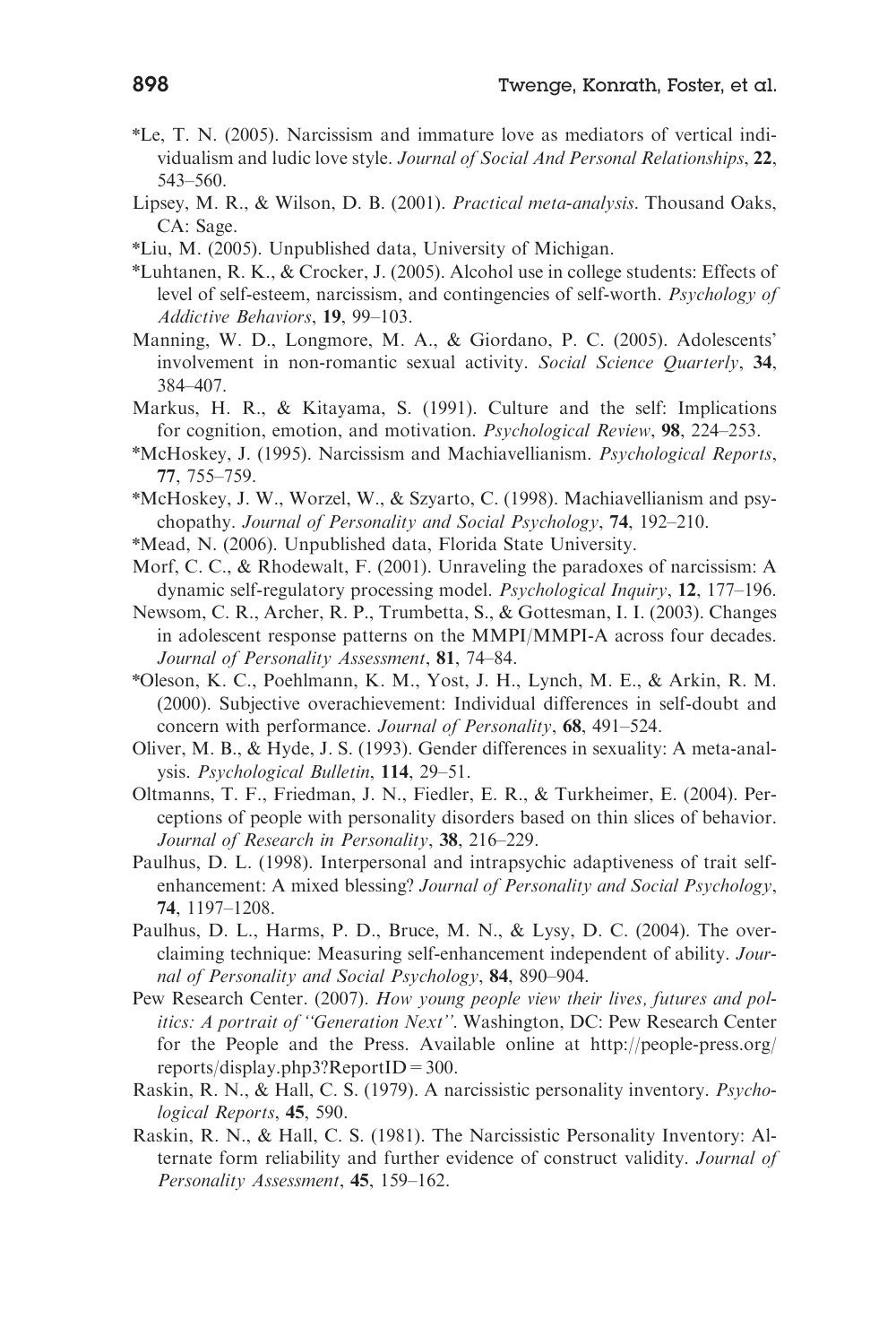- \*Raskin, R., & Novacek, J. (1989). An MMPI description of the narcissistic personality. Journal of Personality Assessment, 53, 66–80.
- \*Raskin, R. N., & Terry, H. (1988). A principle components analysis of the Narcissistic Personality Inventory and further evidence of its construct validity. Journal of Personality and Social Psychology, 54, 890-902.
- \*Rathvon, N., & Holmstrom, R. W. (1996). An MMPI-2 portrait of narcissism. Journal of Personality Assessment, 66, 1-19.
- Reynolds, J., Stewart, M., Sischo, L., & MacDonald, R. (2006). Have adolescents become too ambitious? High school seniors' educational and occupational plans, 1976 to 2000. Social Problems, 53, 186–206.
- Rhodewalt, F., & Morf, C. C. (1995). Self and interpersonal correlates of the Narcissistic Personality Inventory: A review and new findings. *Journal of Re*search in Personality, 29, 1-23.
- Roberts, B. W., & Helson, R. (1997). Changes in culture, changes in personality: The influence of individualism in a longitudinal study of women. *Journal of* Personality and Social Psychology, 72, 641–651.
- Roberts, B. W., Walton, K. E., & Viechtbauer, W. (2006). Patterns of mean-level change in personality traits across the life course: A meta-analysis of longitudinal studies. Psychological Bulletin, 132, 1–25.
- Rose, P. (2002). The happy and unhappy faces of narcissism. Personality and Individual Differences, 33, 379–391.
- <sup>n</sup>Rose, P. (2006). Unpublished data, Southern Illinois University, Edwardsville.
- Rose, P. (2007). Mediators of the association between narcissism and compulsive buying: The roles of materialism and impulse control. Psychology of Addictive Behaviors, 21, 576–581.
- Rosenthal, R., Rosnow, R. L., & Rubin, D. R. (2000). Contrasts and effect sizes in research: A correlational approach. New York: Cambridge University Press.
- \*Schreer, G. E. (2002). Narcissism and aggression: Is inflated self-esteem related to aggressive driving? North American Journal of Psychology, 4, 333–341.
- \*Sedikides, C., Rudich, E. A., Gregg, A. P., Kumashiro, M., & Rusbult, C. (2004). Are normal narcissists psychologically healthy? Self-esteem matters. Journal of Personality and Social Psychology, 87, 400–416.
- Seligman, M. E. P. (1990). Why is there so much depression today? The waxing of the individual and the waning of the commons. In R. E. Ingram (Ed.), Contemporary psychological approaches to depression: Theory, research, and treatment (pp. 1–9). New York: Plenum Press.
- Shadish, W. R., & Haddock, C. K. (1994). Combining estimates of effect size. In H. Cooper & L. V. Hedges (Eds.), The handbook of research synthesis. New York: Russell Sage Foundation.
- $*$ Stangor, C., & Thompson, E. P. (2002). Needs for cognitive economy and selfenhancement as unique predictors of intergroup attitudes. European Journal of Social Psychology, **32**, 563–575.
- Stewart, A. J., & Healy, J. M. (1989). Linking individual development and social changes. American Psychologist, 44, 30–42.
- Strauss, W., & Howe, N. (1991). Generations: The history of America's future, 1584–2069. New York: William Morrow.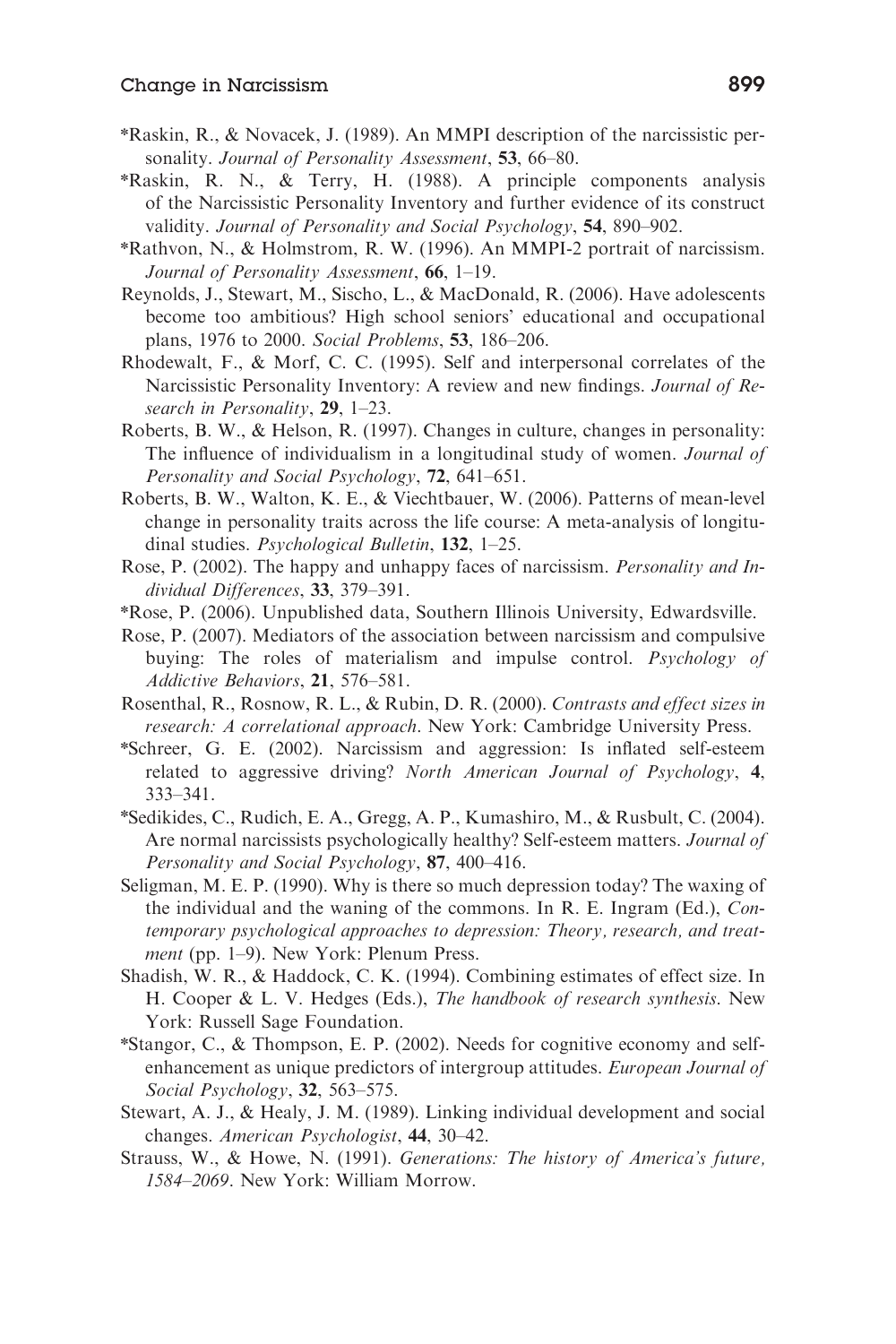- \*Sturman, T. S. (2000). The motivational foundations and behavioral expressions of three narcissistic styles. Social Behavior and Personality, 28, 393–408.
- \*Sutin, A. R., & Robins, R. W. (2005). Continuity and correlates of emotions and motives in self-defining memories. Journal of Personality, 73, 793–824.
- Twenge, J. M. (1997). Changes in masculine and feminine traits over time: A meta-analysis. Sex Roles, 36, 305–325.
- Twenge, J. M. (2000). The age of anxiety? Birth cohort change in anxiety and neuroticism, 1952–1993. Journal of Personality and Social Psychology, 79, 1007–1021.
- Twenge, J. M. (2001a). Birth cohort changes in extraversion: A cross-temporal meta-analysis, 1966–1993. Personality and Individual Differences, 30, 735–748.
- Twenge, J. M. (2001b). Changes in women's assertiveness in response to status and roles: A cross-temporal meta-analysis, 1931–1993. Journal of Personality and Social Psychology, 81, 133–145.
- Twenge, J. M. (2006). Generation Me: Why today's young Americans are more confident, assertive, entitled—and more miserable than ever before. New York: Free Press.
- Twenge, J. M., & Campbell, W. K. (2001). Age and birth cohort differences in self-esteem: A cross-temporal meta-analysis. Personality and Social Psychology Review, 5, 321–344.
- \*Twenge, J. M.,  $\&$  Campbell, W. K. (2003). "Isn't it fun to get the respect that we're going to deserve?'' Narcissism, social rejection, and aggression. Personality and Social Psychology Bulletin, 29, 261–272.
- Twenge, J. M., & Crocker, J. (2002). Race and self-esteem: Meta-analyses comparing Whites, Blacks, Hispanics, Asians, and American Indians and comment on Gray-Little and Hafdahl (2000). Psychological Bulletin, 128, 371–408.
- Twenge, J. M., & Im, C. (2007). Changes in the need for social approval, 1958– 2001. Journal of Research in Personality, 41, 171-189.
- Twenge, J. M., Zhang, L., & Im, C. (2004). It's beyond my control: A crosstemporal meta-analysis of increasing externality in locus of control, 1960– 2002. Personality and Social Psychology Review, 8, 308–319.
- U. S. Bureau of the Census, Statistical Abstract of the United States. Various years, 1925–2006 Washington, DC: U.S. Government Printing Office.
- Vazire, S., & Funder, D. C. (2006). Impulsivity and the self-defeating behavior of narcissists. Personality and Social Psychology Review, 10, 154–165.
- $*$ Wallace, H. M.,  $&$  Baumeister, R. F. (2002). The performance of narcissists rises and falls with perceived opportunity for glory. Journal of Personality and Social Psychology, 82, 819–834.
- Watson, P. J., Grisham, S. O., Trotter, M. V., & Biderman, M. D. (1984). Narcissism and empathy: Validity evidence for the Narcissistic Personality Inventory. Journal of Personality Assessment, 48, 301-305.
- Wells, B. E., & Twenge, J. M. (2005). Changes in young people's sexual behavior and attitudes, 1943–1999: A cross-temporal meta-analysis. Review of General Psychology, 9, 249–261.